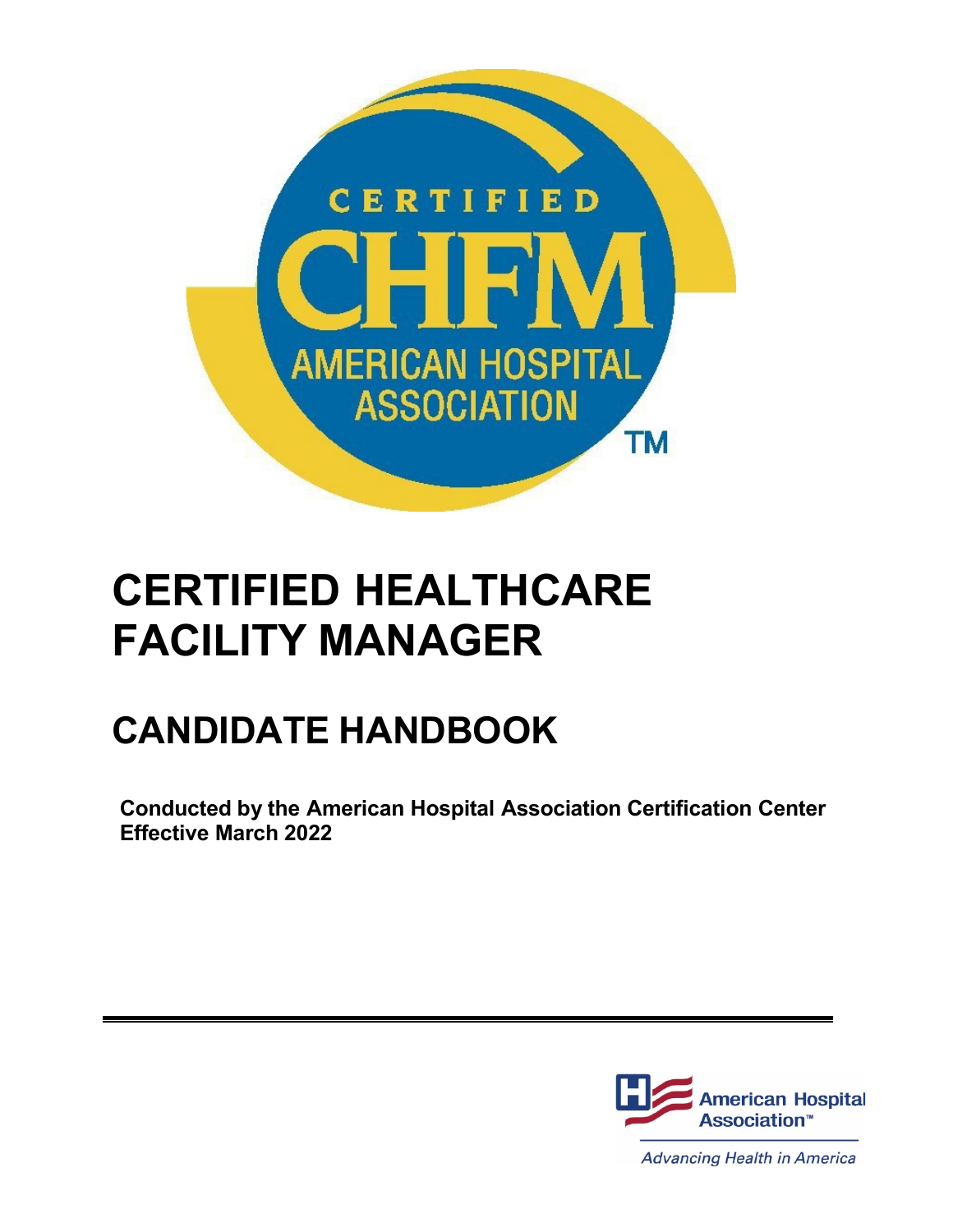

For questions regarding the certification programs and application, contact:

#### **AHACertification Center(AHA-CC)**

155 N. Wacker Drive, Suite 400 Chicago, IL 60606 Phone: 312-422-3702 email: [certification@aha.org](mailto:certification@aha.org) Website: [www.aha.org/certification](http://www.aha.org/certification) For questions regarding the CHFM Examination administration, contact:

#### **PSI Candidate Services**

18000 W. 105<sup>th</sup> St. Olathe, KS 66061-7543 Phone: 833-518-7455 Fax: 913-895-4651 email: [examschedule@psionline.com](mailto:examschedule@psionline.com) Website: [www.psionline.com](http://www.psionline.com/)

CHFM is a trademark of the AHA Certification Center, a division of the American Hospital Association.

Copyright © 2022 by the AHA Certification Center, a division of the American Hospital Association. All rights reserved. Any unauthorized reprint, use, distribution, or commercial exploitation of this material, in whole or in part, is strictly prohibited. No part of this publication may be stored, reproduced or transmitted in any form or by any means, electronic or mechanical, including copying, recording, or by any information storage and retrieval system without express written permission from the author/publisher. For information, contact the AHA Certification Center at [certification@aha.org](mailto:certification@aha.org) .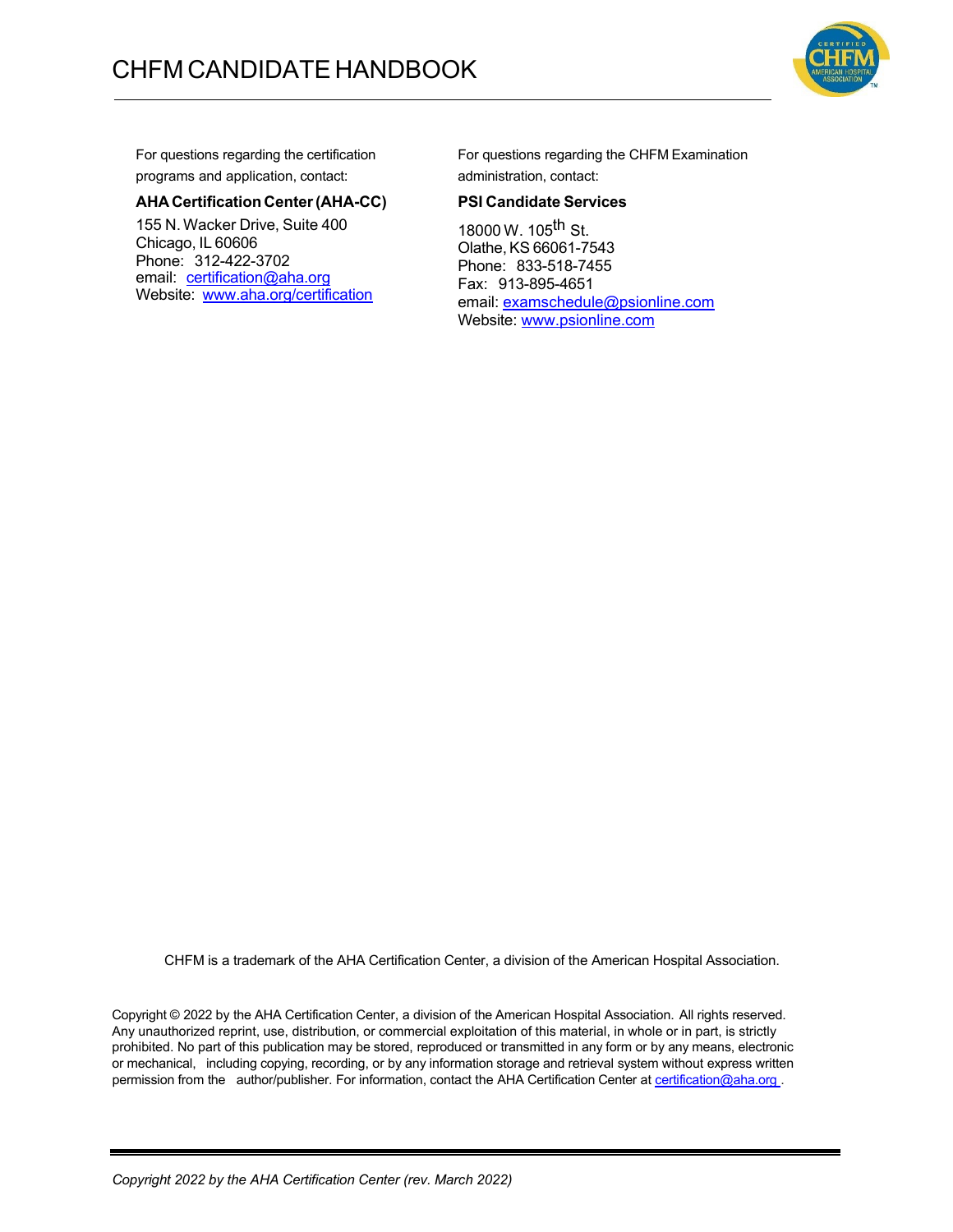

#### **TABLE OF CONTENTS**

| 1              |
|----------------|
| 1              |
| 1              |
| 1              |
| $\overline{2}$ |
| $\overline{2}$ |
| $\overline{2}$ |
| 3              |
| 3              |
| 8              |
| 9              |
| 9              |
| 9              |
| 9              |
| 9              |
| 9              |
| 10             |
| 10             |
| 11             |
| 11             |
| 11             |
| 12             |
| 13             |
| 13             |
| 13             |
| 13             |
| 14             |
| 14             |
| 14             |
| 14<br>15       |
|                |
| 15             |
| 16<br>17       |
|                |
| 17<br>17       |
| 17             |
| 18             |
| 18             |
| 18             |
| 18             |
| 19             |
| 19             |
| 19             |
| 21             |
|                |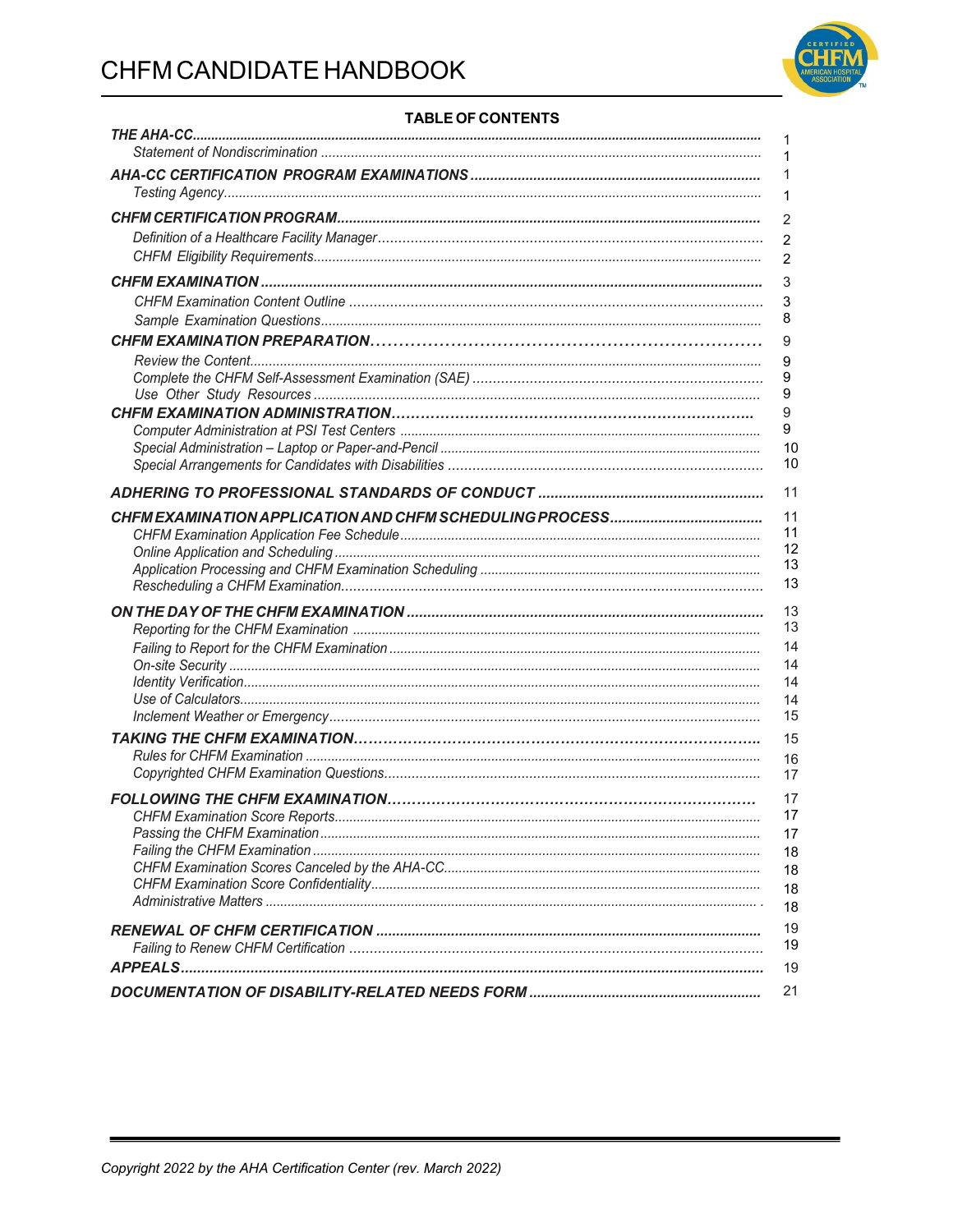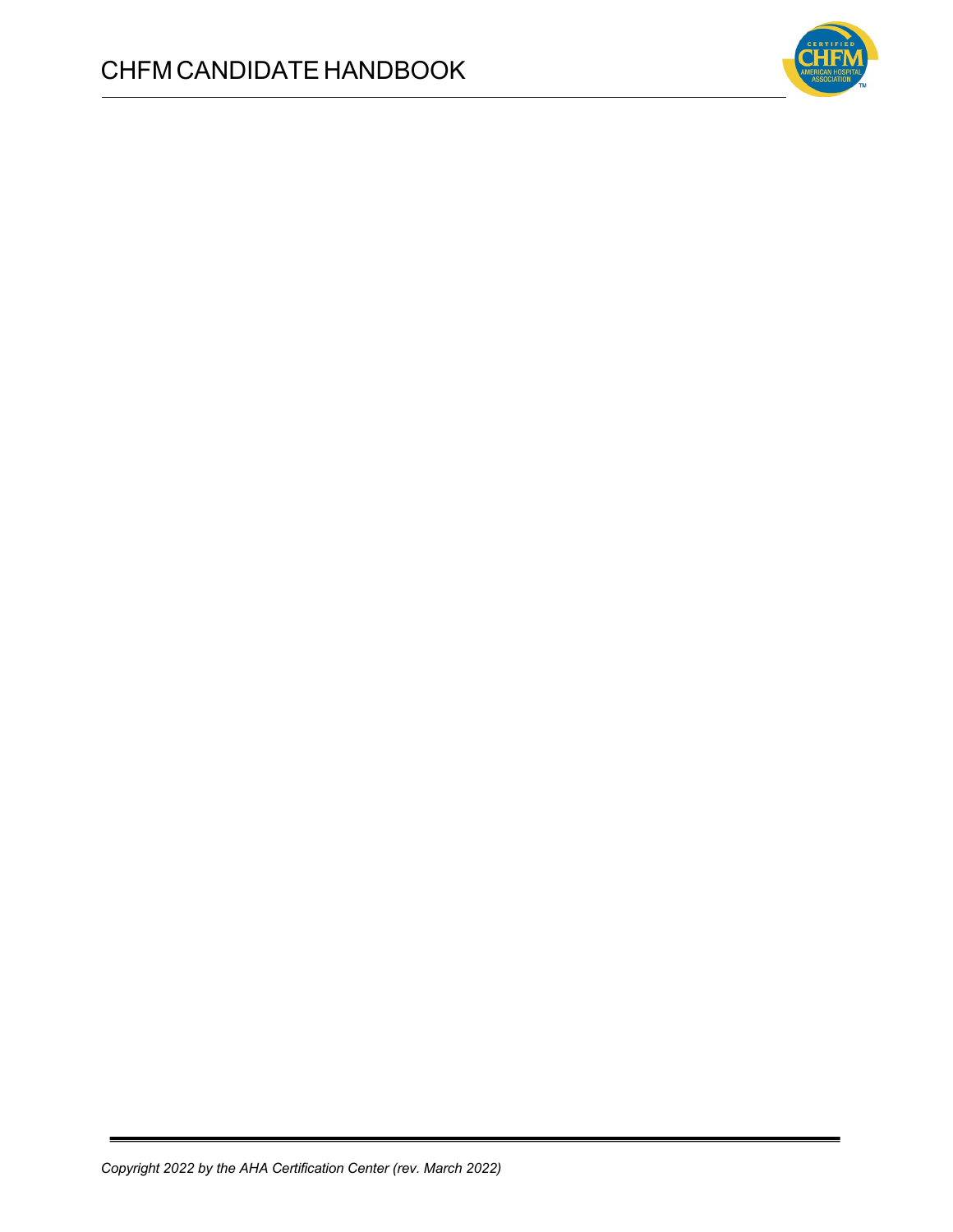

*This Candidate Handbook provides information about the Certified Healthcare Facility Manager (CHFM) program, including the exam administration policy and process. Keep this Candidate Handbook until after the CHFM Examination is completed. Additional copies of this Candidate Handbook may be obtained by downloading a copy from [www.aha.org/certification](http://www.aha.org/certification.)*. *The most current version of the Candidate Handbook is posted here and supersedes any other version.*

# **THE AHA-CC**

The American Hospital Association Certification Center (AHA-CC) is a division of the American Hospital Association (AHA). Its mission is to create, facilitate and administer the healthcare industry's premier certificationprograms.

The AHA-CC Board of Directors is charged with governance of Certification Programs conducted by the AHA-CC. Board members are appointed to represent AHA's professional Certification Program stakeholders.

Each Certification Program in development or operation with the AHA-CC has a Certification Program Committee that serves as content expert, program resource, and consultant to the AHA-CC regarding program development, examination content, test development, test administration and evaluation. Members are appointed by the AHA-CC Board of Directors.

### *Statement of Nondiscrimination*

The AHA-CC does not discriminate among candidates on the basis of race, color, religion, sex, sexual orientation, gender identity, national origin, age, disability, veteran status, genetic information or any other legally protected group status.

# **AHA-CCCERTIFICATIONPROGRAMEXAMINATIONS**

The AHA-CC conducts certification examinations for programs in the following fields of health care:

- Constructors
- Environmental Services
- Facility Managers
- Human Resources
- Materials and Resource Management
- RiskManagement

The AHA-CC also provides contracted project management and quality assurance services to the American Organization for Nursing Leadership (AONL) in support of its certification programs for nurse executives and nursemanagers.

Each certification examination is designed to test a well-defined body of knowledge representative of professional practice in the discipline. Successful completion of a certification examination is an indicator of broad-based knowledge in the discipline being tested. Certification examinations conducted by the AHA-CC are independent of each other. Each leads to a certification credential in a healthcare discipline.

Content of each examination was defined by a national role delineation study. The study involved surveying practitioners in the field to identify tasks that are performed routinely and considered important to competent practice. Each edition of a certification examination is developed through a combined effort of qualified subjectmatter experts and testing professionals, who construct the examination in accordance with the Examination ContentOutline.

### *Testing Agency*

The AHA-CC contracts with PSI Services to assist in the development, administration, scoring, score reporting and analysis of its CHFM Examination.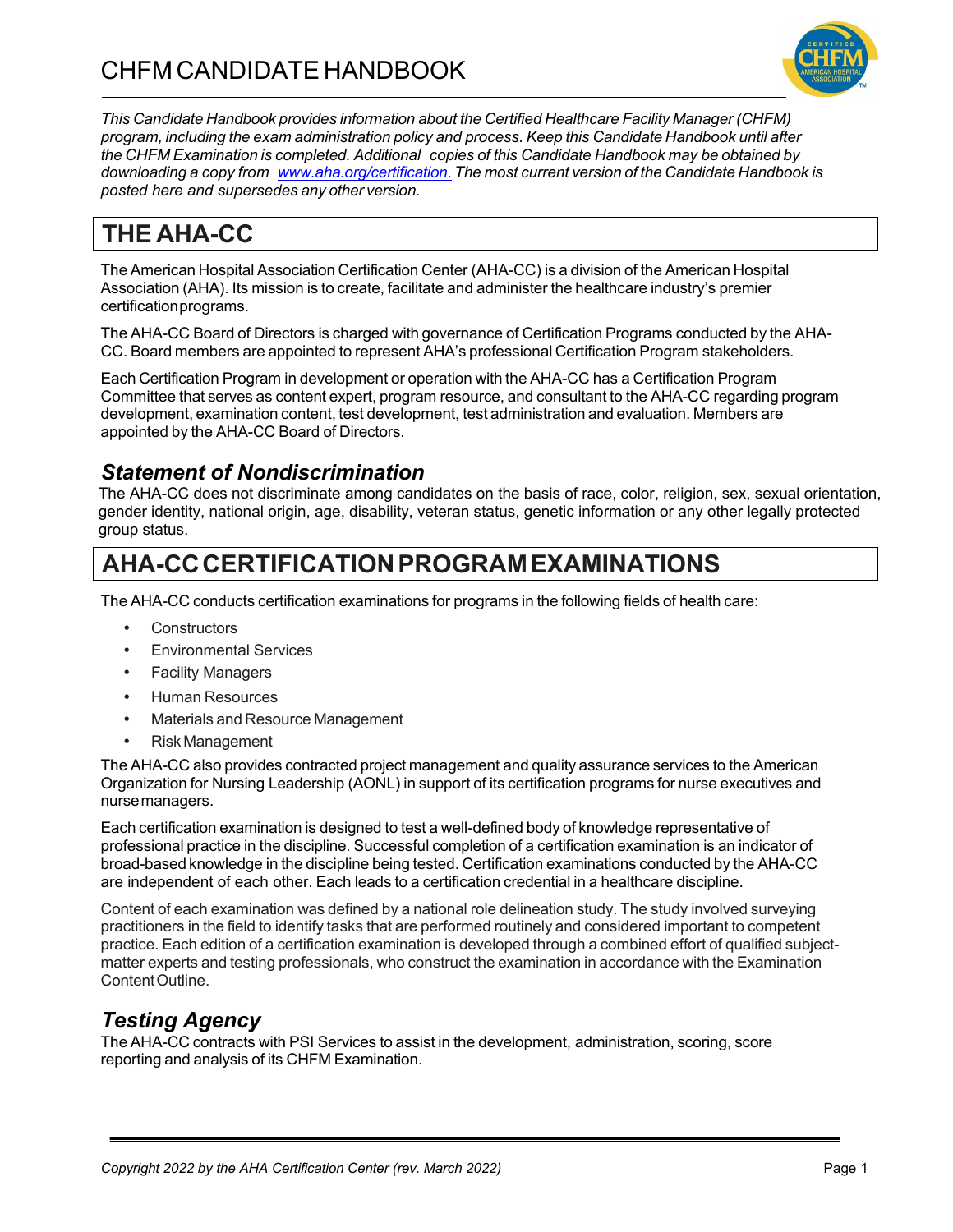

# **CHFMCERTIFICATIONPROGRAM**

The CHFM certification program promotes healthcare facility management through certification of qualified individuals and the following program elements:

- Recognizing formally those individuals who meet the eligibility requirements of the AHA-CC and pass the CHFM Examination
- Requiring CHFM certification renewal through continued personal and professional growth in the practice of healthcare facilitymanagement
- Providing a national standard of requisite knowledge required for certification; thereby assisting employers, the public and members of health professions in assessing healthcare facility managers

# *Definition of a Healthcare Facility Manager*

The healthcare facility manager's primary job responsibilities include the following general areas:

- Maintenance and Operations
- Code Compliance
- Planning, Design and Construction
- FinanceManagement
- **Administration**

Specifically, the healthcare facility manager has an understanding of the operation and maintenance of building systems including but not limited to the following:

- 
- HVAC Electricaldistribution Medicalequipment
- 
- 
- -
- 
- **Refrigeration Emergencypower Safety and security**
- Steam and hot water Fireprotection Elevators and pneumatic tube
- Medical gas Plumbing Groundskeeping

The healthcare facility manager's responsibilities may include the following:

- Planning, design and direction of activities related to construction and renovation projects. These activities include but are not limited to solicitation and evaluation of bids and consulting with architects, engineers and variouscontractors.
- Facility conformance to all applicable codes and standards including local and federal agencies as well as private certification organizations.
- Development and management of capital and operational budgets and negotiation of service agreements.
- Development and administration of policies and procedures to manage the human resources of the facilities management department.

# *CHFM Eligibility Requirements*

Candidates meeting CHFM eligibility requirements and passing the CHFM Examination attain the Certified Healthcare Facility Manager (CHFM) designation. The AHA-CC reserves the right, but is not obligated, to verify eligibility information supplied by or on behalf of a candidate. Eligibility for the CHFM Examination requires fulfilling one (1) of the following requirements:

- Baccalaureate degree from an accredited college or university plus three (3) years of associated engineering experience\*, three (3) years of which must have been in a healthcare setting; and including three (3) years of management/supervisory/administrative experience in a healthcare setting.
- Associate degree from an accredited college or university plus five (5) years of associated engineering experience\*, three (3) years of which must have been in a healthcare setting; and including five (5) years of management/ supervisory/administrative experience in a healthcare setting.
- High school diploma or equivalent plus seven (7) years of associated engineering experience\*, three (3) years of which must have been in a healthcare setting; and including five (5) years of management/supervisory/administrative experience in a healthcare setting.

*\* Associated engineering experience refers to work experience in the following functional areas: facility management; operations and maintenance; clinical engineering; safety and security; planning, design and construction; or environmental management.*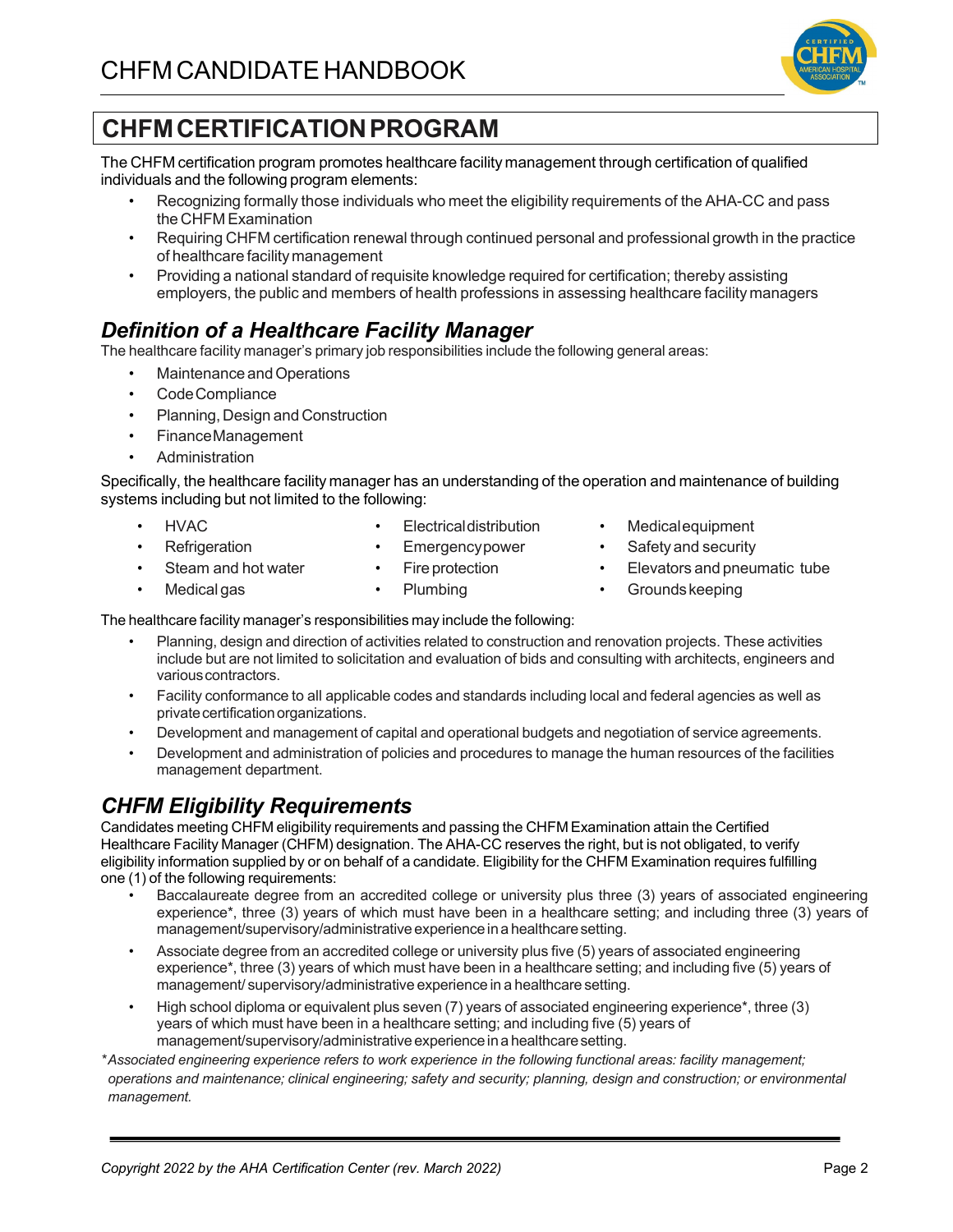

# **CHFMEXAMINATION**

The CHFM Examination is structured as follows:

- Composed of 110 multiple-choice questions. A candidate's score is based on 100 of these questions. Ten (10) items are "trial" or "pretest" questions that are interspersed throughout the CHFM Examination and are not scored.
- A candidate is allowed two (2) hours in which to complete the CHFM Examination.
- The CHFM Examination is based on the five (5) major content areas listed in the CHFM Examination ContentOutline.
	- Each content area is further defined in the CHFM Examination Content Outline by a list of tasks representative of that job responsibility.
	- The number of CHFM Examination questions devoted to each major content area is included in the CHFM Examination Content Outline.
- Generally, the examination questions are categorized by the following cognitive levels:
	- **Recall:** The ability to recall or recognize specific information
	- *Application*: The ability to comprehend, relate or apply knowledge to new or changing situations
	- *Analysis*: The ability to analyze and synthesize information, determine solutions and/or evaluate the usefulness of a solution

### *CHFM Examination Content Outline*

For the CHFM Examination Content Outline, refer to the following pages.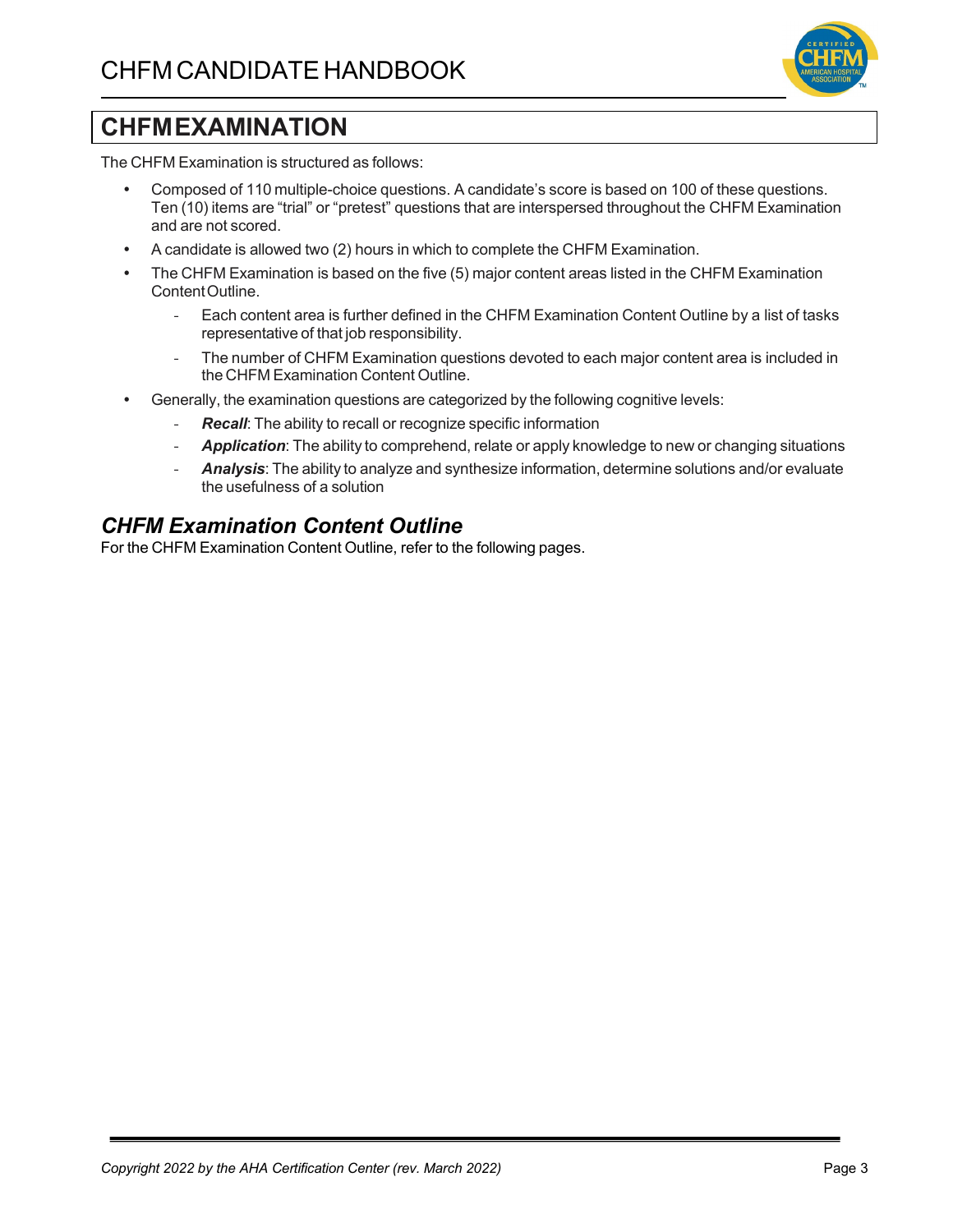

#### *1. Compliance: 33 items*

- A. Ensure compliance with:
	- 1. Building Codes<br>2. Americans with
	- 2. Americans with Disabilities Act (ADA)<br>3. Environmental Protection Agency (EP.
	- Environmental Protection Agency (EPA)
	- 4. Accrediting Organizations
	- 5. National Fire Protection Association (NFPA).
	- 6. OccupationalSafety and Health Administration (OSHA)
	- 7. Centers for Disease Control and Prevention (CDC)
	- 8. Centers for Medicare & Medicaid Services (CMS)
	- 9. Facility Guidelines Institute (FGI)<br>10. American Society of Heating, Ref
	- American Society of Heating, Refrigeration and Air-Conditioning Engineers (ASHRAE)
	- 11. Local authority having jurisdiction
	- 12. Department of Transportation (DOT) (e.g., hazmat)
	- 13. Federal Aviation Administration (FAA)<br>14. Federal Emergency Management Age
	- Federal Emergency Management Agency (FEMA)
- B. Assure that code-required testing or inspection is completed and documented (e.g., monthly generator test, fire protections system test)
- C. Ensure that healthcare facility permits, licenses, and certificates are maintained, recorded, and current (e.g., boilers, elevator, heliport, fuel tanks, communications licenses)
- D. Ensure that all healthcare facility staff licenses and certificates are maintained, recorded, and current (e.g., boiler operator, electrical, refrigeration, plumbing, pool, pesticide)
- E. Evaluate space environmental conditions (e.g., pressurization, temperature, and humidity)
- F. Identify ligature risks
- G. Review fire events by category (e.g., electrical, construction)
- H. Conduct fire safety and response training for staff (e.g., fire drills)
- I. Coordinate corrective action for compliance with fire safety codes
- J. Coordinate with the Fire Department for inspections, testing, and touring of healthcare facilities
- K. Ensure code compliance through inspections of specific systems (e.g., fire system, fire extinguishers, medical gasses)
- L. Develop and maintain Spill Prevention, Control, and Countermeasure (SPCC) program
- M. Manage primary and backup fuel storage systems (e.g., oil, propane)
- N. Check work of staff to ensure compliance with applicable safety and building regulations and that workmanship meets quality and quantity standards
- O. Investigate equipment or utility failures, and document steps taken to prevent recurrence
- P. Manage asbestos, lead, and mold abatement efforts
- Q. Participate in Hazard Vulnerability Assessment (HVA) Analyses and development of Emergency **Managementplans**
- R. Manage compliance with the NFPA 99 and NFPA 101
- S. Coordinate with physicians, departmental managers, and outside agencies in the development of plans to manage emergencies affecting healthcare facilities
- T. Understand the security program
- U. Inspect healthcare facility buildings and grounds to ensure compliance with standards and regulations for a safe environment
- V. Knowledge of the program to manage medical equipment
- W. Develop a program to manage utility systems equipment
- X. Participate in safety rounds
- Y. Participate in emergency drills and training
- Z. Develop and maintain a water management program (ASHRAE 188P)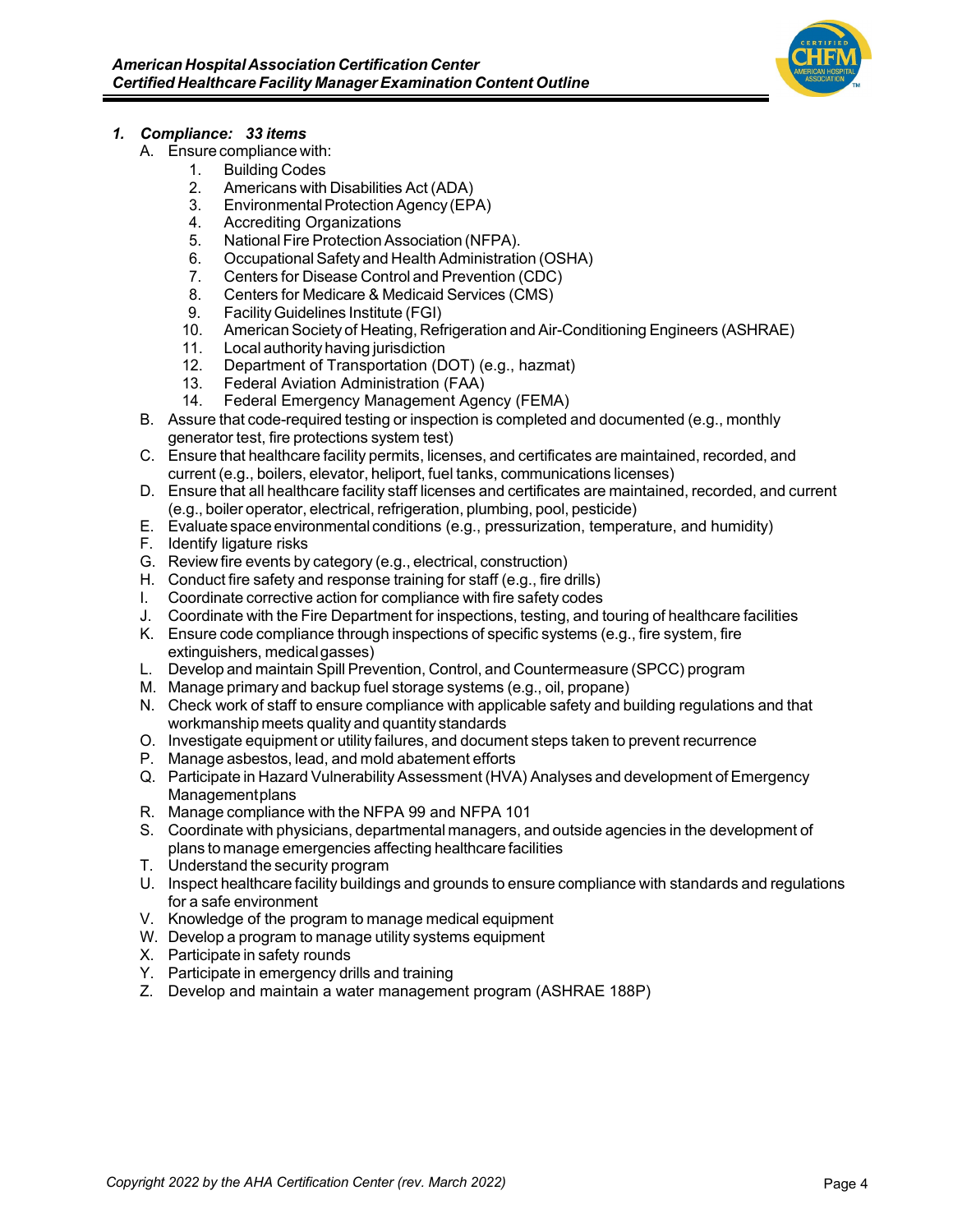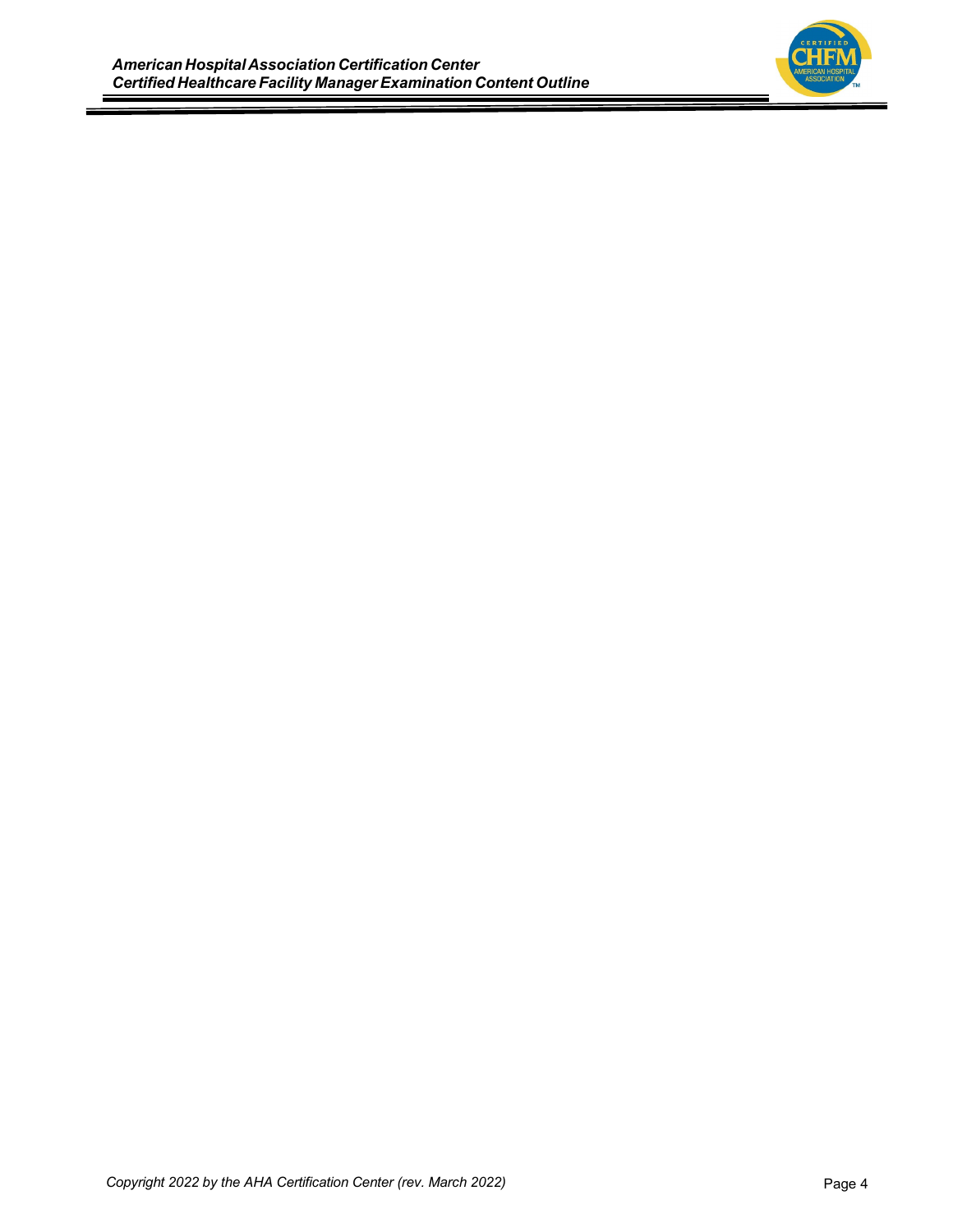

- *2. Healthcare Project Management: 18 items*
	- A. Develop Pre-Construction Risk Assessment (PCRA) that includes Infection Control Risk Assessment (ICRA) and Interim Life Safety Measures (ILSM)
	- B. Develop conceptual/feasibilitydesigns and budget estimates
	- C. Determine the appropriate project/construction delivery method
	- D. Negotiate contract for professional services (e.g., architects, engineers, contractors, specialty consultants)
	- E. Review design development, and construction drawings and specifications for construction and renovation projects
	- F. Provide recommendation for award of construction bid
	- G. Assess the use of energy saving alternatives and options
	- H. Develop project construction schedules
	- I. Coordinate new project activities with:
		- 1. architects and engineers
		- 2. AHJ (authorities having jurisdiction)
		- 3. general contracts and subcontractors
		- 4. closeout and acceptance
		- 5. stakeholders
	- J. Review submittals and shop drawings for construction and/or renovation projects
	- K. Manage the project planning processes
	- L. Evaluate construction contracts, change documents, submittals, progress payment, insurance, bond, liens
	- M. Conduct construction project status review with administration team
	- N. Contribute to the development of the facility master plan
	- O. Reviewas-built drawings
	- P. Assure that specification requirements are met on system improvement projects
	- Q. Coordinate planning for special maintenance, upgrade, and renovation projects
	- R. Review infrastructure needs for changes in workload, function, services, operationalrequirements, and capital equipment installations
	- S. Develop and maintain institutional design standards (e.g., hardware, plumbing, lights, electrical systems)
	- T. Review new projects with bidders (e.g., scope of work for electrical)
	- U. Review plans for building:
		- 1. alterations
		- 2. equipment
	- V. Represent organization with contractors, architects, inspectors and suppliers in matters related to healthcarefacilities
	- W. Manage equipment planning process for new equipment required for expansion or renovation projects.
	- X. Understand code differences between existing and new construction as it pertains to the NFPA 101

#### *3. Maintenance and Operations: 27 items*

- A. Reviewservice proposals
- B. Manage the utility management program
- C. Coordinate building system improvement projects
- D. Conduct benchmarking for energy utilization of buildings and healthcare facilities
- E. Review energy utilization reports and system operating conditions to identify needs for repair, replacements, upgrades, and capacityadditions.
- F. Manage a maintenance management program for:
	- 1. buildings
	- 2. equipment
	- 3. utilities
	- 4. grounds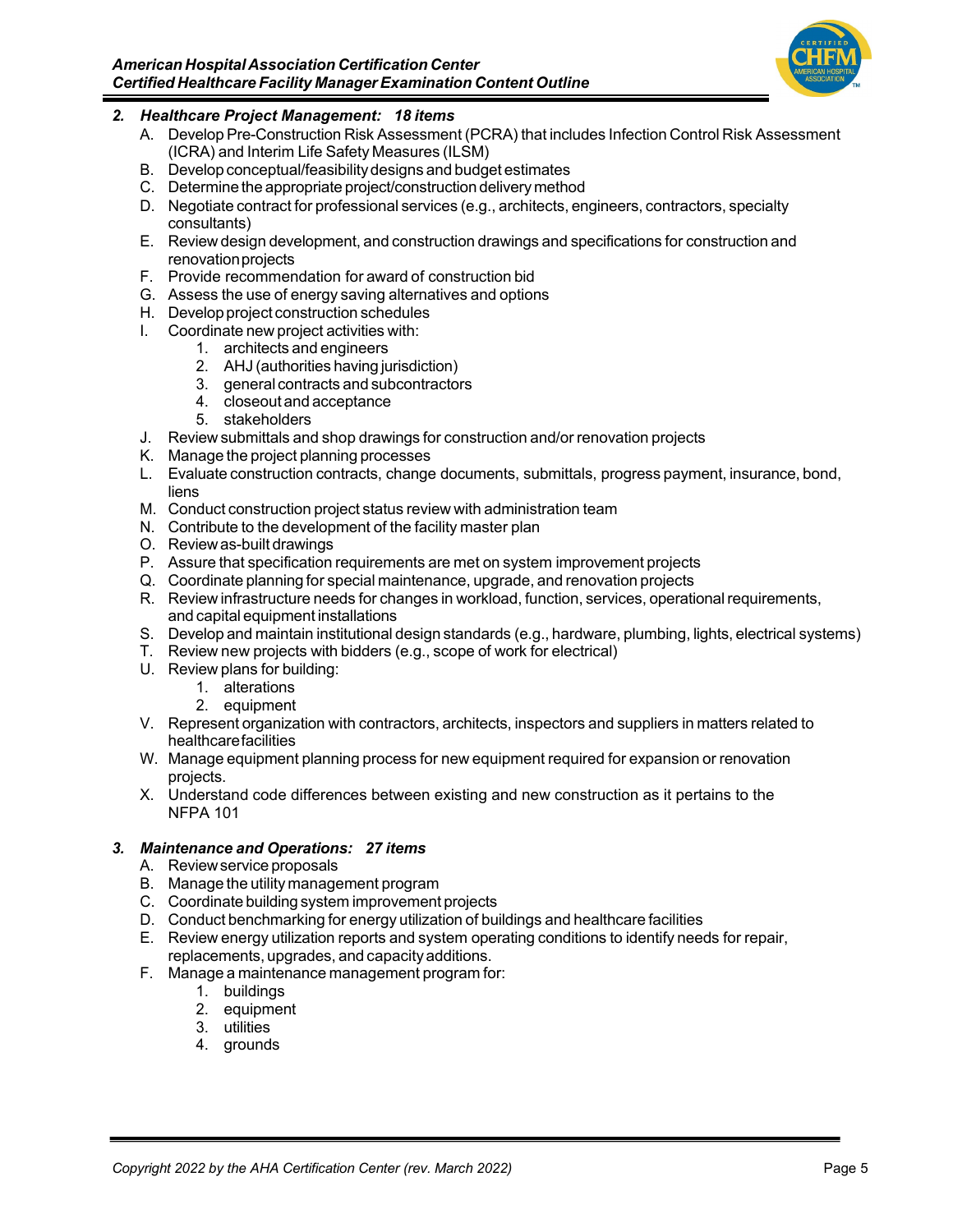

#### *3. Maintenance andOperations (Continued)*

- G. Manage building maintenance repair parts and supplies inventory
- H. Manage engineering information systems (e.g., fire alarm system, building automation system, PM/work order system, CAD/CAFM)
- I. Possess an understanding of the operation and maintenance of:
	- 1. HVAC and refrigeration systems and equipment
	- 2. steam and hot water generation and distribution systems
	- 3. medical gas and vacuum systems
	- 4. electricaldistributionsystems
	- 5. emergencypower supply systems
	- 6. fire alarm, fire suppression, and life safety protection systems
	- 7. domestic and process water and sanitary systems
	- 8. safety and security systems
	- 9. medicalequipment
	- 10. building infrastructure and grounds (e.g., roof, windows, exterior walls, roadways, underground utility systems)
	- 11. pneumatic tube
- J. Schedule predictive and reactive work to various trade personnel and outside contractors (e.g., carpenter, electrician, generalmaintenance, painter, plumber)
- K. Develop preventive maintenance strategies and programs for buildings and equipment
- L. Understand the operations and maintenance of off-site healthcare facilities
- M. Manage elevator system (e.g., preventative maintenance, repairs, annual testing, and upgrades)
- N. Coordinate utility shutdowns for construction/renovation/maintenance/repair projects or activities
- O. Evaluate results of all maintenance and testing activities
- P. Manage the medical utilities equipment management program
- Q. Read/interpret blueprints and schematic drawings
- R. Coordinate communications and resets after a utility power outage
- S. Manage departmental goals, objectives, and standards of work performance
- T. Maintain control, function, and distribution of all healthcare facility locking systems and keys
- U. Create deferred maintenance schedules and projects

#### *4. Finance Management: 10 items*

- A. Manage budgets for:
	- 1. operations andmaintenance
	- 2. constructionprojects
	- 3. capital
	- 4. utilities
- B. Evaluate bids for equipment and services
- C. Document energy conservation results to substantiate anticipated savings and payback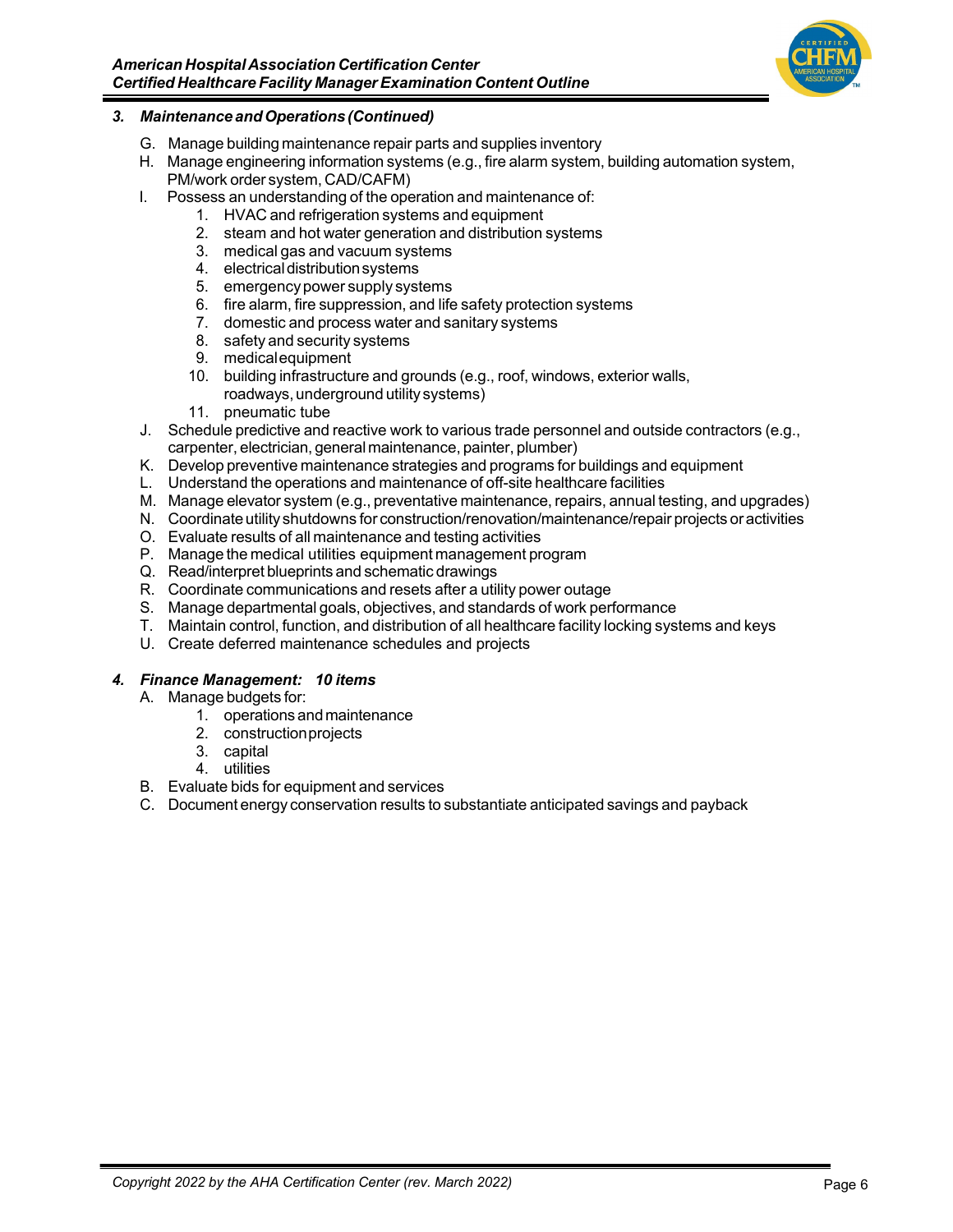

#### *5. Administration: 12 items*

- A. Review/revise existing policies and procedures
- B. Develop a long-range capital improvement plan
- C. Evaluate and justify needs and purchases
- D. Evaluate capital equipment and system improvements
- E. Manage labor distribution for projects and operations
- F. Manage actual expenditures to assure that departmental operations fall within budget
- G. Develop and provide equipment and systems training programs for maintenance staff
- H. Coordinate department activities with other departments, outside agencies, and contractors
- I. Manage and oversee operations of:
	- 1. plant
	- 2. maintenance
	- 3. healthcare facilities engineering
	- 4. building and grounds
	- 5. construction
	- 6. fire and life safety
	- 7. environmental issues
	- 8. planning
	- 9. energy management
- J. Understand operations of:
	- 1. architecture/design
	- 2. safety management
	- 3. waste management
	- 4. emergency management
	- 5. hazardous materials
- K. Manage various human resource functions (e.g., development of staff and competencies, disciplinary action, hiring, performance appraisals, promotions, mentoring, recruiting, terminations, transfers, training, and vacations) to ensure effective operations
- L. Develop departmental strategic management plan
- M. Promote and foster open and positive communications with staff
- N. Conduct staff in-services on department policies and procedures
- O. Establish partnerships with utility companies, city and state inspectors, insurance companies, and local community stakeholders, regarding functional activities
- P. Manage a process to prioritize proposed projects on an annual basis
- Q. Oversee the functionality of the healthcare facility safety programs including reviewing summaries of deficiencies, problems, failures, and user errors related to:
	- 1. life/firesafety
	- 2. utility and plant equipment
	- 3. safety officer/committee
- R. Oversee the functionality of the healthcare facility safety programs including reviewing summaries of deficiencies, problems, failures, and user errors related to:
	- 1. security
	- 2. emergency preparedness
- S. Participate in insurance inspections and claims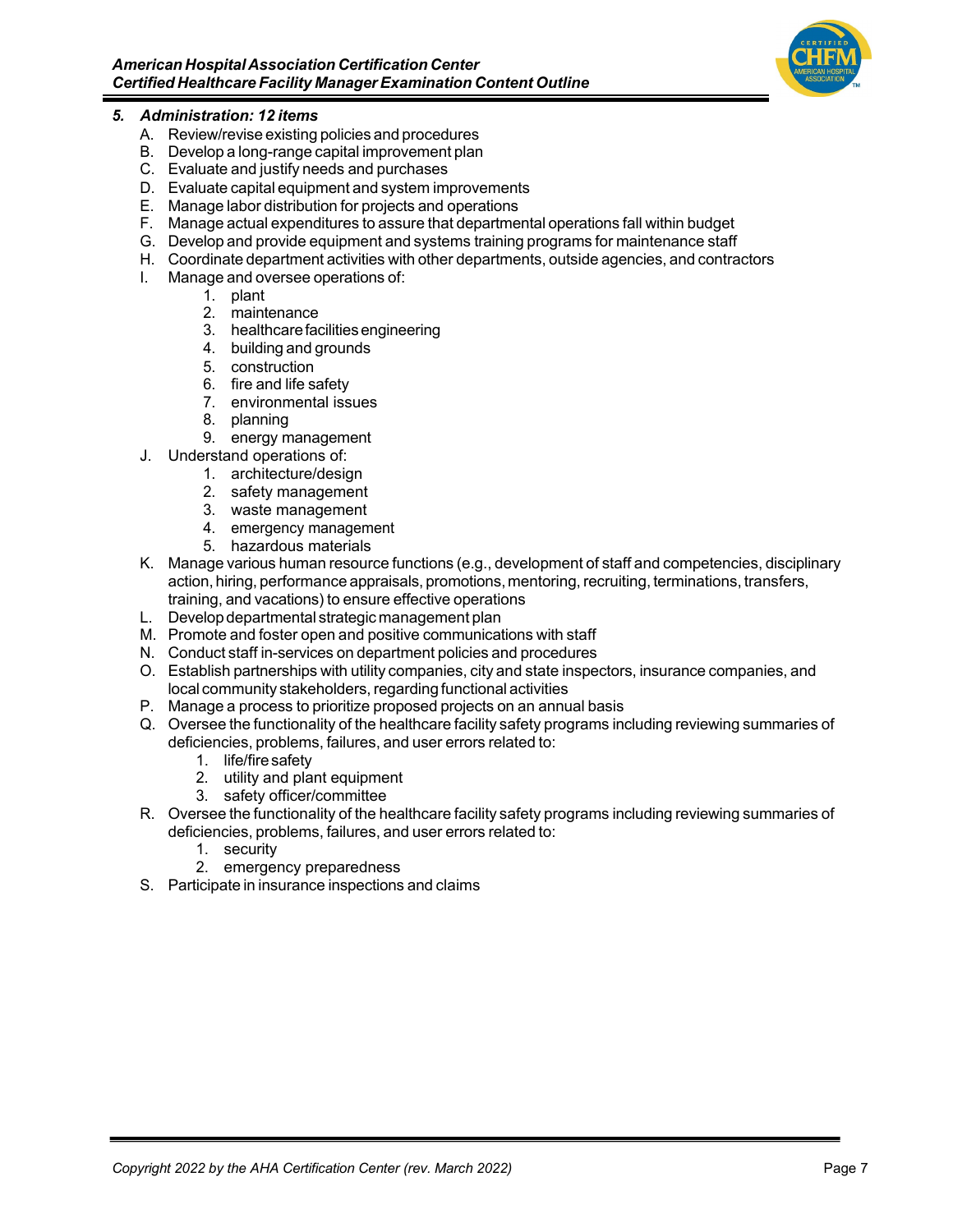

### **Sample Examination Questions**

- 1.Which of the following issues is the LEAST critical to be addressed in the initial analysis for a proposed conversion of space from one use to another?
	- A. shutdownschedule
	- B. preliminarycost estimate
	- C. change of use consequences
	- D. long-term space utilization consequences
- 2.A continuous and unobstructed route from any point in a building or structure to a public way consisting of three separate and distinct parts is called a
	- A. discharge exit.
	- B. horizontalexit.
	- C. means of egress.
	- D. common path of travel.
- 3. In an airborne infection isolation room, air should NOT be
	- A. recirculated.
	- B. filtered through a HEPA filter.
	- C. subjected to ultraviolet lighting prior to discharge.
	- D. exchanged at a minimum rate of four air changes per hour.
- 4.Which of the following floor coverings is most appropriate for a phlebotomy laboratory?
	- A. VT
	- B. CT
	- C. Concrete
	- D. Seamless
- 5. If a piece of medical equipment is purchased for \$1,040,564, and depreciates at a rate of \$148,652 per year, what is the equipment's estimated life in years?
	- A. 6
	- B. 7
	- C. 8
	- D. 9

6. From the following data, calculate the number of FTEs during a one week (40 hour) pay period.

1 technician with 20 hours

2 technicians with 60 hours each

4 technicians with 50 hours each

8 technicians with 40 hours each

A. 14.5

- B. 15.0
- C. 16.5
- D. 18.0
- 7. The types of energy being deregulated include
	- 1 oil.
	- 2 steam.
	- 3 electricity.
	- 4 natural gas.
	- A. 1 and 2 only
	- B. 1 and 4 only
	- C. 2 and 3 only
	- D. 3 and 4 only
- 8. If a boiler room must have an FTE present at all times (24 hours per day, 7 days per week), how many FTEs are needed, assuming 832 hours for total paid time off per year?
	- A. 4.0 B. 4.5
	- C. 4.6
	- D. 5.0

| <b>ANSWERKEY</b>  |      |  |
|-------------------|------|--|
| A                 | 5. B |  |
| $2. \overline{C}$ | 6. C |  |
| 3. A              | 7. D |  |
| D                 | 8 C  |  |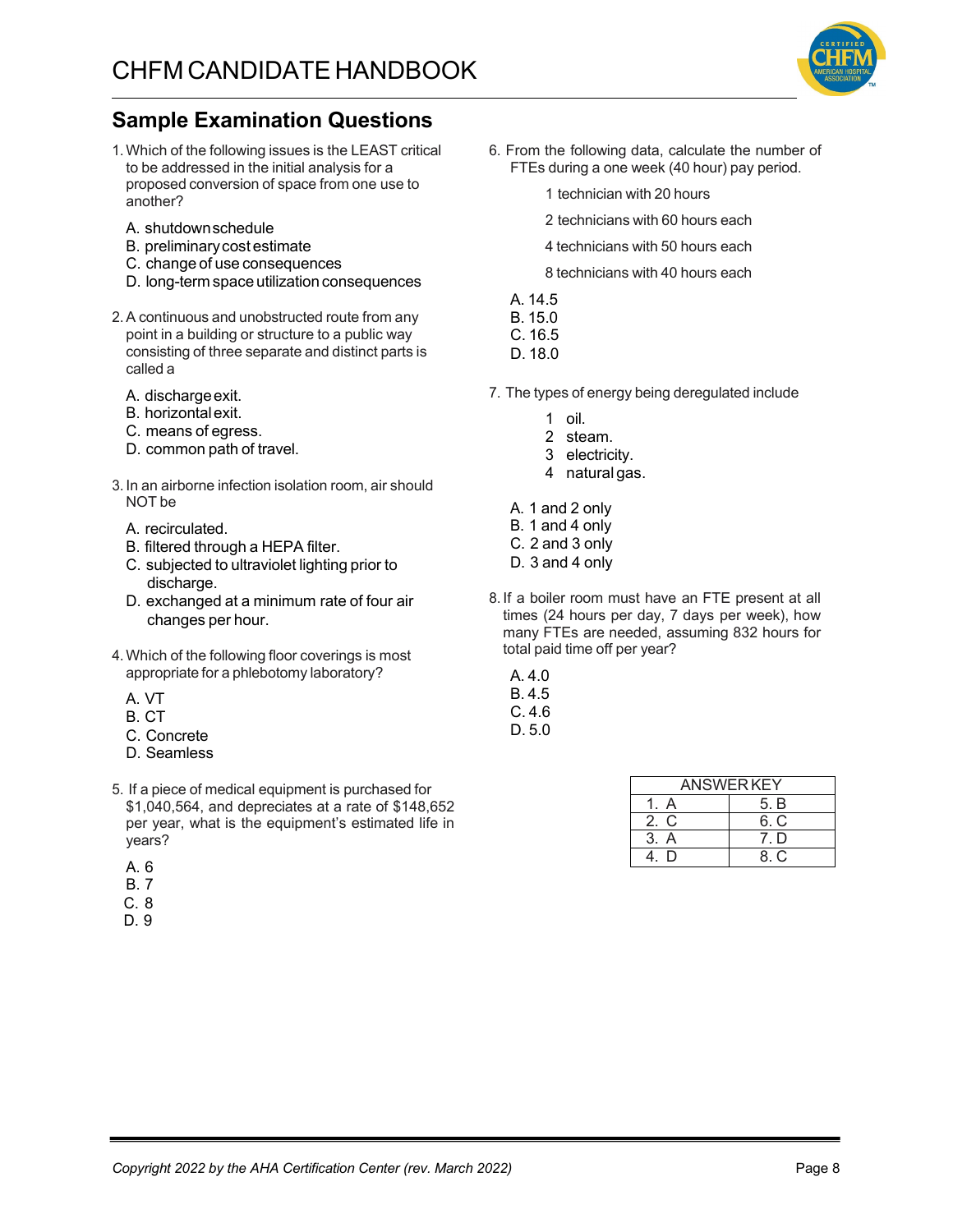

# **CHFM EXAMINATION PREPARATION**

*The method of preparation and amount of time spent preparing for the AHA-CC certification examinations can be driven by the candidate's preferred study style, level of professional experience and/or academic background. Some methods of preparation may include but are not limited to the following methods.*

### *Review the Content*

Candidates who have passed the AHA-CC CHFM Certification Examination report that study should begin by reviewing the CHFM Examination Content Outline. Review the content categories and related tasks. Identify and focus review on tasks that you do not perform regularly or with which you are not familiar. Remember that all questions in the CHFM Examination are job-related/experience-based and test the application and analysis of information, not just the recollection of isolated facts.

# *Complete the CHFM Self-Assessment Examination (SAE)*

A Self-Assessment Examination (SAE) for the CHFM Examination is an online tool created by the AHA-CC to simulate the CHFM Examination. This tool is available for purchase at [https://store.lxr.com/dept.aspx?id=54.](https://store.lxr.com/dept.aspx?id=54)

The 100-question online practice test was developed using the same procedures as the CHFM Examination, and conforms to CHFM Examination specifications in content, cognitive levels, format, and difficulty. Feedback reports from the SAE provide an opportunity to evaluate and remedy less-than-desirable performance before taking the CHFM Examination. The questions presented in the CHFM SAE are different from the questions contained on the CHFM Certification Examination.

# *Use Other Study Resources*

The AHA-CC recommends that study for the CHFM Examination focus on references and programs that cover the information summarized in the CHFM Examination Content Outline. It should not be inferred that questions on the CHFM Examination are selected from any single reference or set of references, or that study from specific references guarantees a passing score on the CHFM Examination. For information about references, study guides and review sessions offered by the American Society for Healthcare Engineering (ASHE), visit [www.ashe.org.](http://www.ashe.org/)

# **CHFMEXAMINATIONADMINISTRATION**

The CHFM Examination is administered in the following ways:

- On computers at PSI Test Centers
- During special administrations at conferences, meetings or other specially-arranged sessions

In accordance with the Americans with Disabilities Act (ADA), special arrangements can be made for candidates with a disability.

# *Computer Administration at PSI Test Centers*

The primary mode of delivery of the CHFM Examination is via computer at over 200 PSI Test Centers geographically distributed throughout the United States. For PSI Test Center locations, detailed maps and directions, go to [www.aha.org/certification,](http://www.aha.org/certification,) click on "CHFM" and then on "Testing Centers."

For computer administrations at PSI Test Centers, a candidate who meets eligibility requirements to the CHFM Examination may submit an application and fee at any time. A candidate must make an appointment to take the CHFM Examination within ninety (90) days from confirmation of eligibility from AHA. The CHFM Examination is administered by appointment only Monday through Saturday with the exception of some holidays. Appointment starting times may vary by location. Candidates are scheduled on a first-come, first-served basis.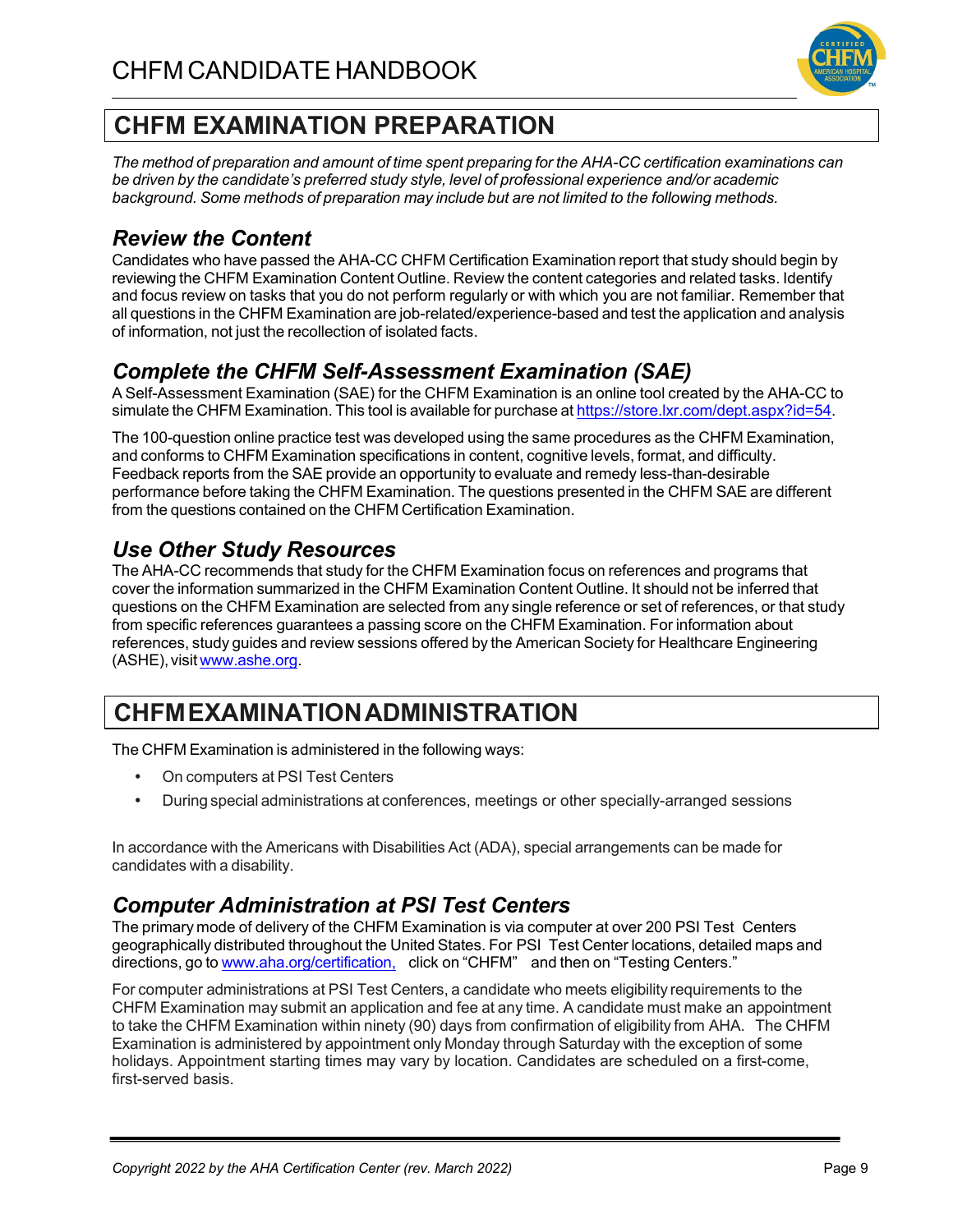

| If PSI is contacted by 3:00 p.m.<br>CST Time on | Depending upon availability, the examination<br>may be scheduled as early as |
|-------------------------------------------------|------------------------------------------------------------------------------|
| Monday                                          | Wednesday                                                                    |
| Tuesday                                         | Thursday                                                                     |
| Wednesday                                       | Friday/Saturday                                                              |
| Thursday                                        | Monday                                                                       |
| Friday                                          | Tuesday                                                                      |

The CHFM Examination is *not* offered on the following holidays:

- 
- New Year's Day Independence Day (July 4) Christmas Eve Day
	-
- 
- Martin Luther King, Jr. Day Labor Day Christmas Day
- 
- Memorial Day  **Thanksgiving Day (and the** following Friday)

### *Special Administration – Laptop or Paper-and-Pencil*

The CHFM Examination may be offered on laptop or in paper-and-pencil format during conferences or meetings. A candidate who meets CHFM Examination eligibility requirements and submits an application and fee for receipt by the posted deadline is allowed to test. Dates of special administrations and deadlines for receipt of applications are posted on [www.aha.org/certification.](http://www.aha.org/certification.) 

### *Special Arrangements for Candidates with Disabilities*

The AHA-CC complies with applicable provisions of the Americans with Disabilities Act (ADA) and strives to ensure that no individual with a disability is deprived of the opportunity to take the CHFM Examination solely by reason of that disability. Through its agents, the AHA-CC will provide reasonable accommodation for a candidate with a disability who timely requests accommodation by completing and timely submitting the Request for Special Examination Accommodations form.

*Wheelchair access* is available at all PSI Test Centers. Candidates must advise PSI at the time of scheduling that wheelchair access is necessary.

A candidate with a visual, sensory or physical disability that prevents taking the CHFM Examination under standard conditions may request special accommodations and arrangements. Submit your request at least 45 days prior to the examination date desired.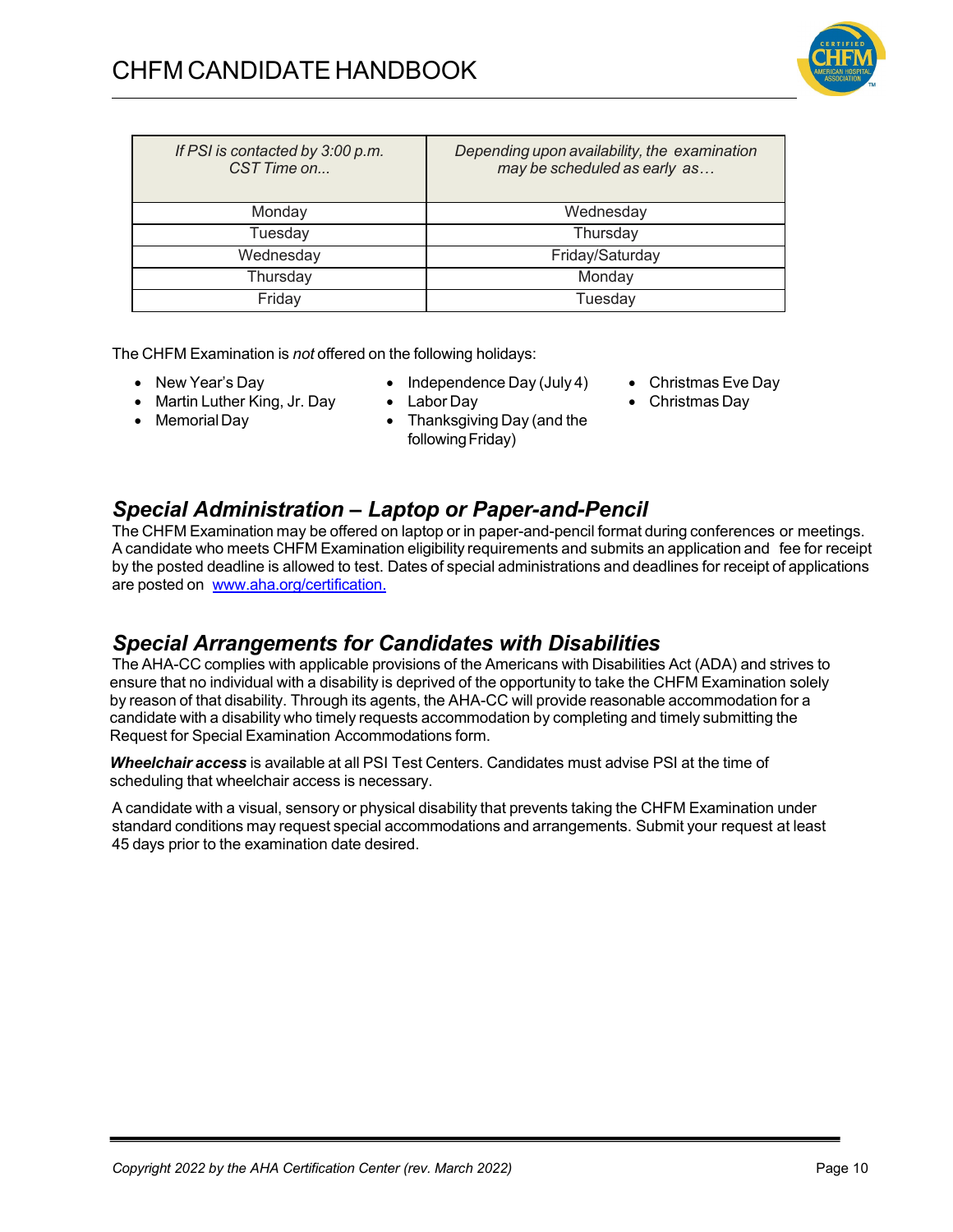

# **ADHERING TO PROFESSIONAL STANDARDS OF CONDUCT**

The AHA-CC is responsible to its candidates, certificants, employers, the profession and the public for ensuring the integrity of all processes and products of its Certification Programs. As such, the AHA-CC requires adherence to these *Professional Standards of Conduct* by all who have achieved certification through successful completion of its programs. A candidate whose signature is on the CHFM Examination Applications attests to ongoing agreement to adhere to the following *Professional Standards of Conduct.*

*Professional Standards of Conduct*. A certificant who is awarded certification by the AHA-CC agrees to conduct himself/herself in an ethical and professional manner. This includes demonstrating practice-related behavior that is indicative of professional integrity. By accepting certification, the certificant agrees to the following:

- Maintain professional competence.
- Demonstrate work behavior that exemplifies ability to perform safely, competently and with good judgment.
- Conduct professional activities with honesty and integrity.
- Avoid discriminating against any individual based on age, gender, race, color, religion, national origin, disability or marital status.
- Avoid conflicts of interest.
- Abide by the laws, rules and regulations of duly authorized agencies regulating the profession.
- Abide by rules and regulations governing programs conducted by the AHA Certification Center.
- Not to misrepresent the credential and to adhere to the Guidelines for Use of the Certification Marks as posted on the AHA-CC website.

*Infraction of the Professional Standards of Conduct* is misconduct for which granting of a certification or renewal of a certification may be delayed or denied, or for which a certification may be revoked by the AHA CertificationCenter.

*Reporting Violations.* To protect the national credentials and to ensure responsible practice by its certificants, the AHA-CC depends upon its candidates and certificants, professionals, employers, regulatory agencies and the public to report incidents that may be in violation of these *Professional Standards of Conduct*. A certificant who has violated these *Standards* should voluntarily surrender his/her certification.

Written reports of infraction of these *Standards* may be sent to: AHA Certification Center, 155 N. Wacker Drive, Suite 400, Chicago, IL 60606. Only signed, written communication will be considered.

The AHA-CC will become involved only in matters that can be factually determined, and commits to handling any situation as fairly and expeditiously as possible. During its investigation and decision, the AHA-CC will protect the confidentiality of those who provide information to every possible extent. The named individual will be afforded a reasonable opportunity to respond in a professional and legally defensible manner, in accordance with policies established by the AHA-CC.

# **CHFM EXAMINATION APPLICATION AND SCHEDULING PROCESS**

### *CHFM Examination Application Fee Schedule*

After fulfilling the CHFM Examination eligibility requirements, a candidate may apply to PSI for the CHFM Examination online a[t www.aha.org/certification.](http://www.aha.org/certification) Online application requires credit card payment for fees.

Documentation of eligibility does *not* need to be submitted with a CHFM Examination Application. The AHA-CC reserves the right, but is not obligated to, verify the accuracy of information supplied by or on behalf of a candidate. If selected for an audit, the candidate may be asked to submit documentation as proof of meeting the eligibility requirements.

To apply for the CHFM Examination, a candidate must submit the appropriate fee (see below) with a complete CHFM Examination Application to the AHA.

| Member of ASHE or other AHA Personal Membership Group \$275 |       |
|-------------------------------------------------------------|-------|
|                                                             | \$425 |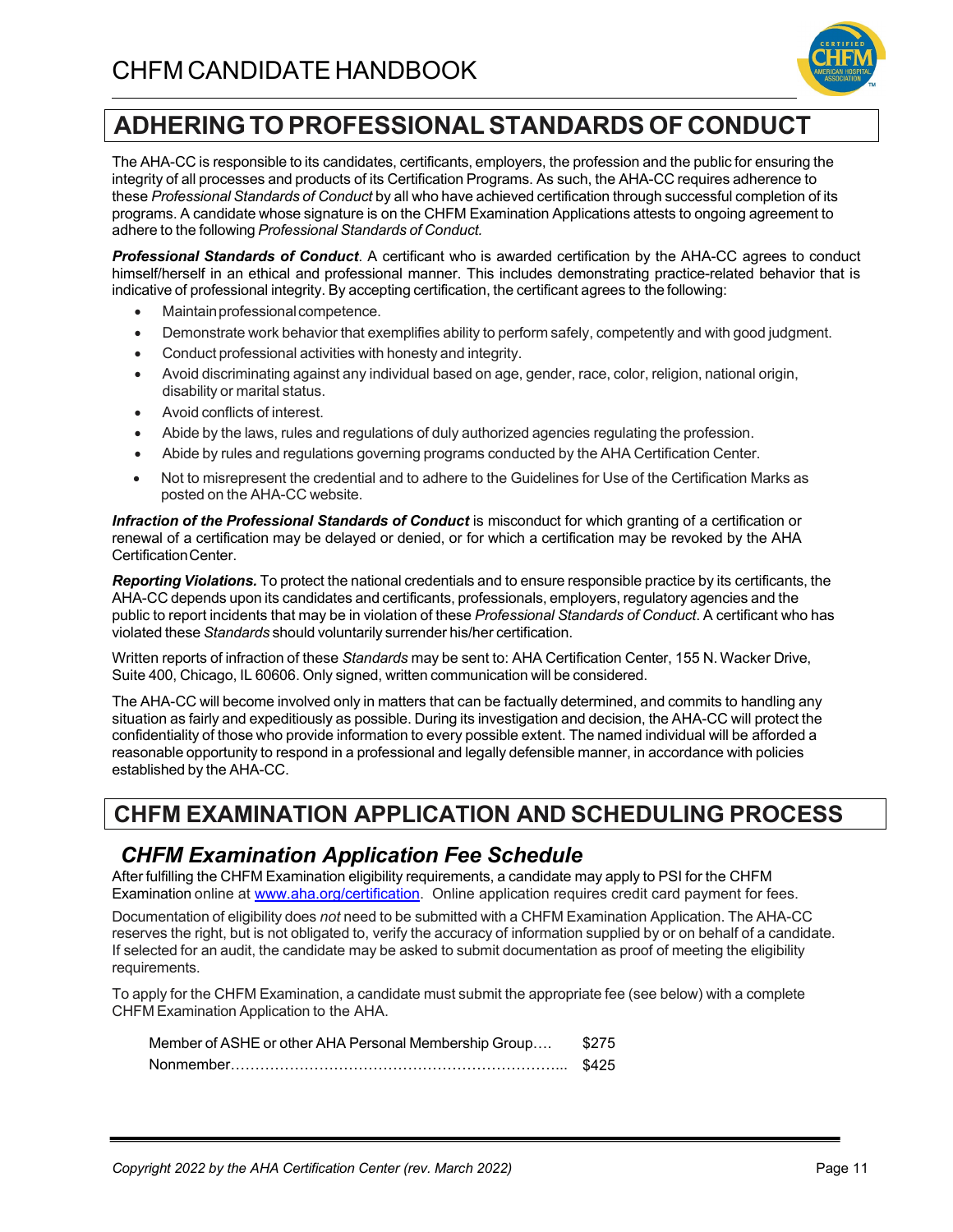

- Payment may be made by credit card (VISA, MasterCard, American Express or Discover). Cash and personal checks are not accepted.
- Exam-related fees are nonrefundable and nontransferable.
- Up to two (2) business days prior to a scheduled administration, the application may be transferred to a future exam date by requesting PSI to reschedule a new exam date. This date must be within your original 90-day eligibility window of AHA confirming receipt of the CHFM Examination Application.
- Candidates who fail a CHFM Examination and apply to retake the CHFM Examination must pay the full exam fee as listed above.

# *Online Application and Scheduling*

#### *For computer administrations at PSI Test Centers only*

Complete the application and scheduling process in one online session. Visit [www.aha.org/certification](http://www.aha.org/certification) and click on "CHFM."

If you are a current member of an AHA Personal Membership Group (PMG), you are eligible for the reduced AHA member rate for the CHFM Examination fee.

Your preferred mailing and email addresses designated in AHA's membership record are used for communications. For information on your membership record, please contact ASHE at 312-422-3800 or AHA's Support Center at 312-422- 3702.

After completing the application and submitting credit card payment information (VISA, MasterCard, American Express, Discover), you will receive an Authorization to Test (ATT) email, confirming eligibility and prompting you to schedule an examination appointment. The candidate must schedule a CHFM Examination date within the assigned 90-day eligibility window.

A written request must be submitted for an incomplete online CMRP Examination Application fee to be returned to the candidate (less a \$50 processing fee).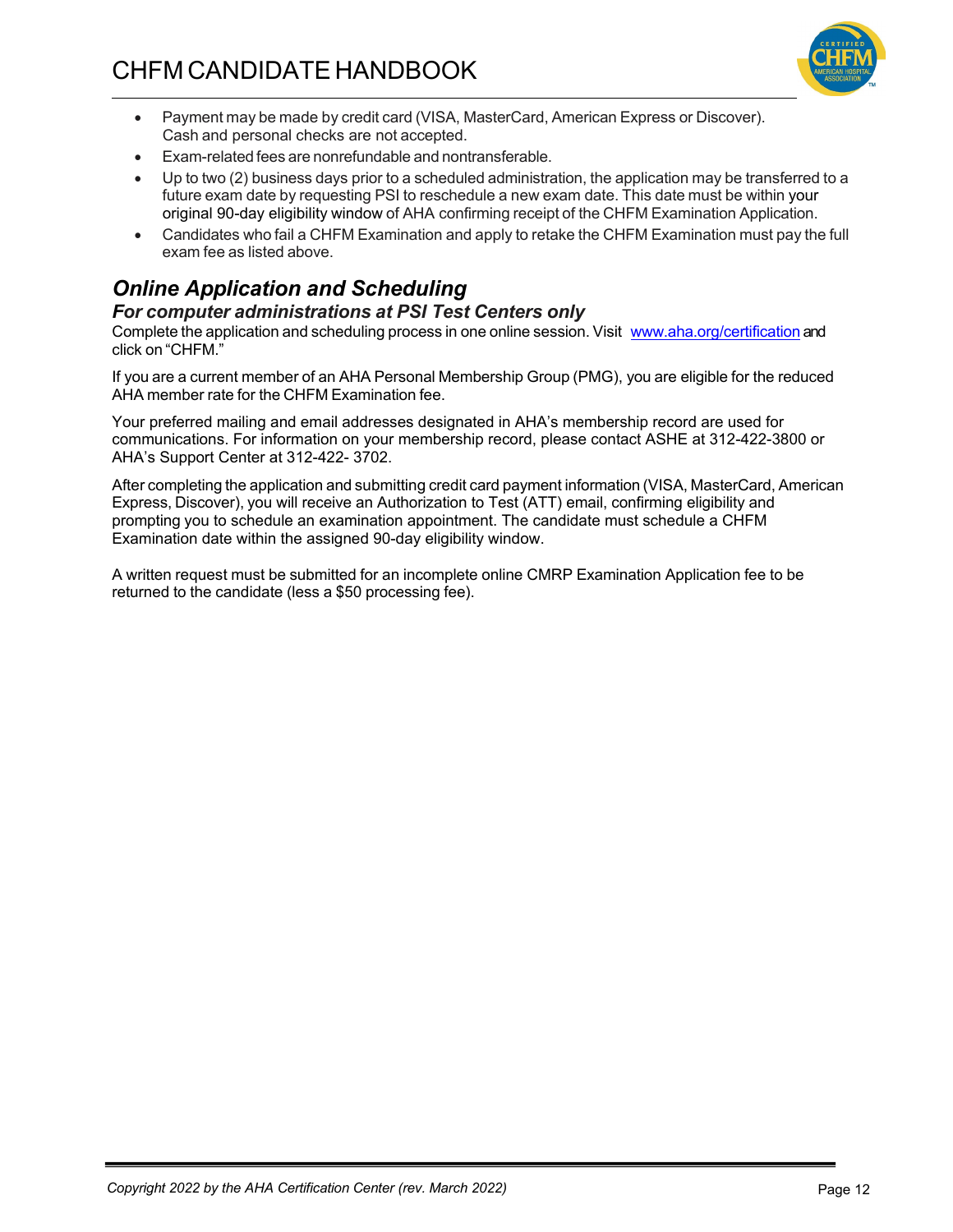

# *Application Processing and CHFM Examination Scheduling*

Once eligibility is confirmed, the AHA will send candidates their Authorization to Test notice by email with instructions on scheduling a testing appointment online or by phone.

When scheduling a CHFM Examination at a PSI Test Center, be prepared to provide your assigned identification number and confirm a location and a preferred date and time for testing.

For a computer administration at a PSI Test Center, a candidate's application is valid for 90 days from the date the AHA confirms receipt of the application. The candidate must schedule an appointment and take the CHFM Examination within this 90-day period. A candidate who fails to schedule an appointment within the 90-day period forfeits the application and all fees paid to take the CHFM Examination. A complete application and full examination fee are required to reapply for CHFM Examination.

For *special administrations,* approximately ten (10) business days after AHA's receipt of application, a notice is sent by email to the candidate stating the application has been received and approved. If the application is incomplete, a letter will be sent to the candidate listing the deficiency. Generally, candidates receive their admission letter to the testing about two (2) to three (3) weeks prior to the CHFM special administration date. The notice includes the date, location and check-in time for the CHFM Examination.

A candidate is allowed to take only the CHFM Examination for which application is made and confirmation from the AHA is received. Unscheduled candidates (walk-ins) are not allowed to take the CHFM Examination.

### *Rescheduling a CHFM Examination*

Although CHFM Examination Application fees are nonrefundable, a candidate who is unable to test *may reschedule the CHFM Examination* online at least two (2) business days prior to a scheduled administration date. The CHFM Examination must be rescheduled *within your original ninety (90) day eligibility window*.

A candidate who wants to *reschedule or cancel a CHFM Examination after the 90-day period* forfeits the application and all fees paid to take the exam. A new, complete application and *full* CHFM Examination fee are required to reapply for the CHFM Examination.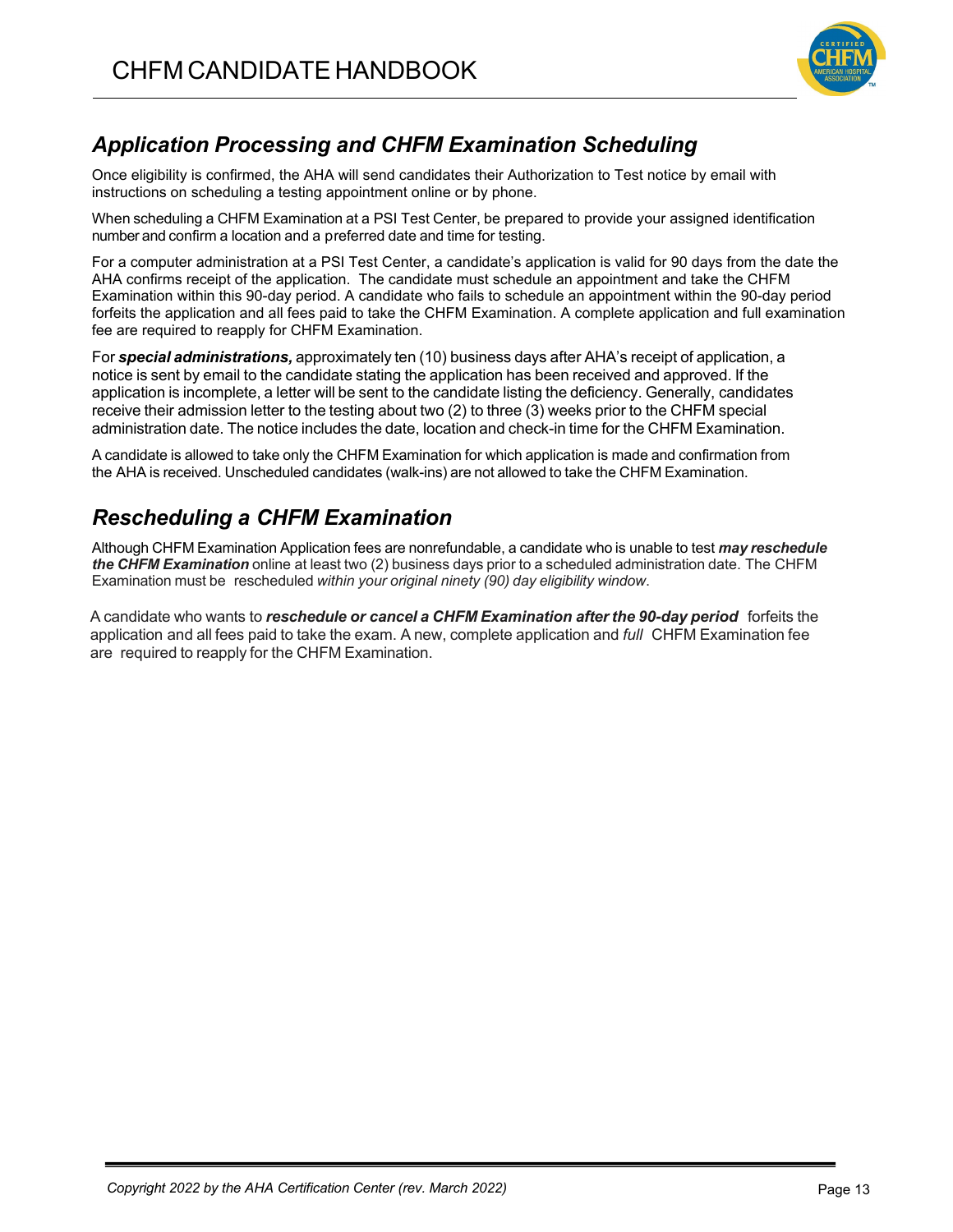

# **ON THE DAY OF THE CHFM EXAMINATION**

### *Reporting for the CHFM Examination*

Bring with you the *Authorization to Test* notice provided by the AHA. It contains the unique identification number required to take the CHFM Examination and is required for admission to the testing center.

*For a computer administration*, report to the PSI Test Center 30 minutes before the scheduled testing time. After entering the Test Center, follow the signs indicating PSI Test Center Check-In.

*For a special administration (laptop or paper and pencil)*, report to the designated testing room at the time indicated on the confirmation notice. The CHFM Examination will begin after all scheduled candidates are checked-in and seated, and no later than one (1) hour after the designated registration start time. Follow the signs provided in the hotel/convention center to locate the testing room.

# *Failing to Report for the CHFM Examination*

A candidate who arrives more than fifteen (15) minutes after the scheduled testing time is not admitted.

- A candidate who is not admitted due to late arrival forfeits the application and all fees paid to take the CHFM Examination. A complete application and full examination fee are required to reapply for CHFM Examination.
- A candidate who does not reschedule a CHFM Examination session that falls within the 90-day period forfeits the application and all fees paid to take the CHFM Examination. A complete application and full examination fee are required to reapply for CHFM Examination.

### *On-site Security*

The AHA-CC and PSI maintain exam administration and security standards that are designed to assure that all candidates are provided the same opportunity to demonstrate their abilities. The testing environment at PSI Test Centers is continuously monitored by audio and video surveillance equipment or examination personnel.

# *Identity Verification*

To gain admission to the PSI Test Center or a testing room, the candidate must present two (2) forms of identification. The primary form must be government issued, current, and include the candidate's name, signature and photograph. The candidate will also be required to sign a roster for verification of identity. A candidate without proper identification will not be permitted to test.

- Examples of valid primary forms of identification are current driver's license with photograph, current state identification card with photograph, current passport, or current military identification card with photograph.
- The secondary form of identification must display the candidate's name and signature for the candidate's signature verification. (e.g., credit card with signature, social security card with signature, employment/student ID card with signature, etc.)
- If the candidate's name on the registration list is different than it appears on the forms of identification, the candidate must bring proof of the name change (e.g., marriage license, divorce decree, or court order).
- No form of temporary identification will be accepted.

# *Use of Calculators*

Some CHFM Examination questions may require calculations. Use of a silent, nonprogrammable calculator without paper tape-printing capability or alpha keypad is permitted during the CHFM Examination. Use of a computer or a cell phone is not permitted. Calculators will be checked for conformance with this regulation before candidates are allowed admission to the PSI Test Center or testing room. Calculators that do not comply with to these specifications are not permitted in the PSI Test Center or testing room.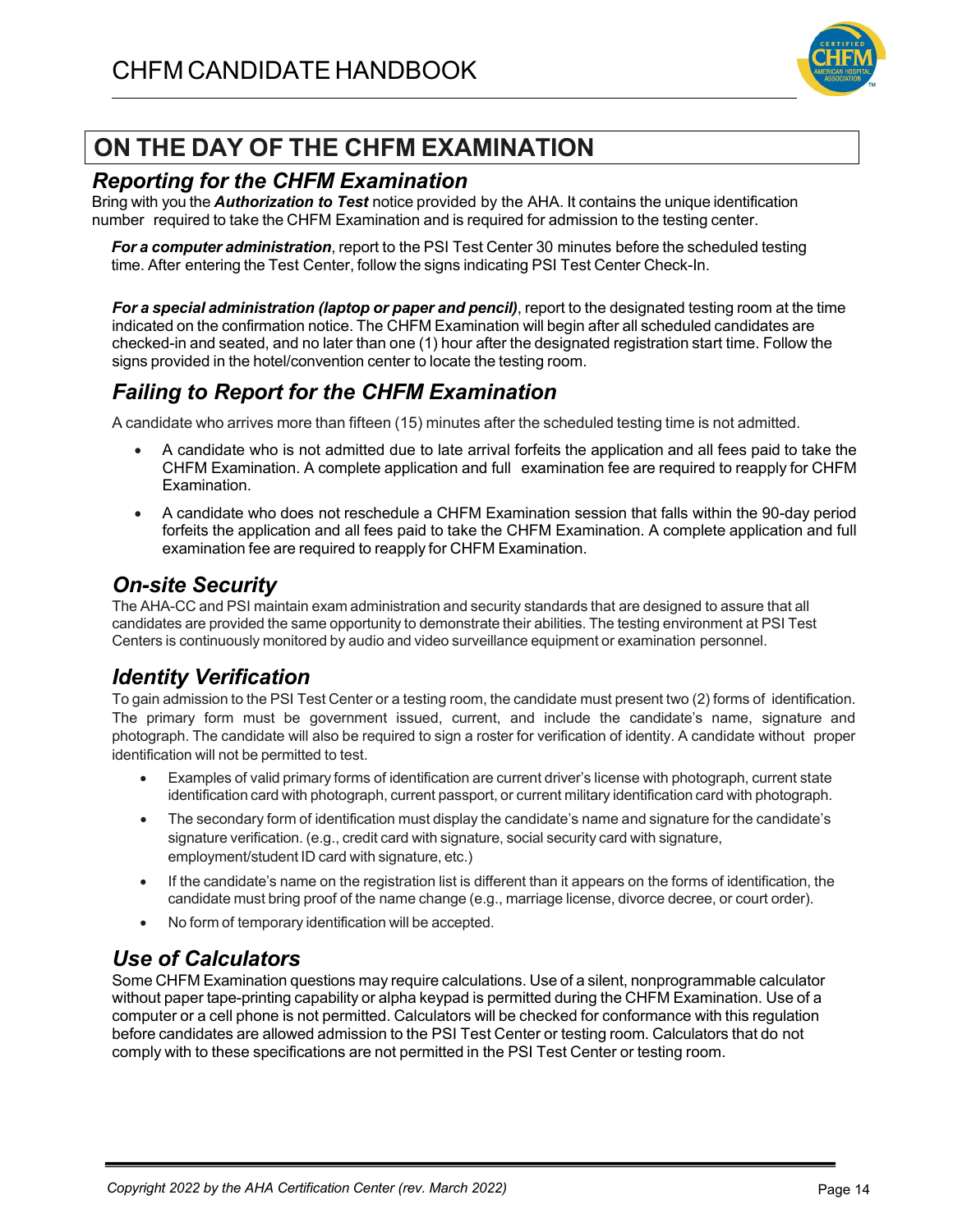

### *Inclement Weather or Emergency*

In the event of inclement weather or unforeseen emergencies on the day of the CHFM Examination, the AHA-CC, in concert with PSI, will determine whether circumstances warrant the cancellation and subsequent rescheduling of an exam. If testing personnel are able to conduct business, the CHFM Examination usually proceeds as scheduled.

A good faith attempt is made to administer a CHFM Examination as scheduled; however, should a CHFM Examination be canceled, the scheduled candidate will receive notification following the CHFM Examination regarding a rescheduled CHFM Examination date or reapplication procedures. In the case of cancellation, no additional fee is required to take the CHFM Examination.

For computer administrations at PSI Test Centers, candidates may visit [www.psionline.com/openings](http://www.psionline.com/openings) prior to the CHFM Examination to determine if any PSI Test Centers have been closed.

In the event of a personal emergency on the day of the CHFM Examination, a candidate may request consideration of rescheduling the CHFM Examination without additional fee by contacting the AHA-CC in writing within 30 days of the scheduled testing session. A description of the emergency and supporting documentation are required. Rescheduling without additional fee will be considered on a case-by-case basis.

# **TAKING THE CHFM EXAMINATION**

After identity of the candidate has been verified and his/her calculator has been approved, the candidate is directed to a testing carrel for a computer administration or an assigned seat for a special administration. For computerbased testing, including laptop administrations, each candidate is provided one sheet of scratch paper for calculations that must be returned to the CHFM Examination proctor at the completion of testing.

For a *paper-and-pencil administration*, the candidate is provided oral and written instructions about the CHFM Examination administration process.

For a *computer administration at a PSI Test Center or a laptop administration*, the candidate is provided instructions on-screen. First, the candidate is instructed to enter his/her unique identification number. Then, the candidate's photograph is taken and remains on-screen throughout the CHFM Examination session. Prior to attempting the exam, the candidate is provided a short tutorial on using the software to take the exam. Tutorial time is NOT counted as part of the two (2) hours allowed for the CHFM Examination. Only after a candidate is comfortable with the software and chooses to start the exam does the CHFM Examination begin.

The *computer monitors the time spent on the CHFM Examination*. The CHFM Examination terminates at the twohour mark. Clicking on the "Time" button in the lower right portion of the screen reveals a digital clock that indicates the time remaining. The time feature may also be turned off during the CHFM Examination.

*Only one CHFM Examination question is presented at a time*. The question number appears in the lower right portion of the screen. The entire CHFM Examination question appears on-screen (stem and four options labeled A, B, C and D). Select an answer either by entering the letter of the option (A, B, C or D) or using the mouse to click on the option. The letter of the selected option appears in the window in the lower left portion of the screen. To change an answer, enter a different option by pressing the A, B, C or D key or by clicking on the option using the mouse. An answer may be changed multiple times.

*To move to the next question*, click on the forward arrow (>) in the lower right corner of the screen. This action allows the candidate to move forward through the CHFM Examination question by question. To review a question, click the backward arrow (<) or use the left arrow key to move backward through the CHFM Examination.

*A CHFM Examination question may be left unanswered for return later in the testing session.* Questions may also be bookmarked for later review by clicking in the blank square to the right of the TIME button. Click on the double arrows (>>) to advance to the next unanswered or bookmarked question on the CHFM Examination. To identify all unanswered or bookmarked questions, repeatedly click on the double arrows (>>).

When the CHFM Examination is completed, the number of CHFM Examination questions answered is reported. If fewer than 110 questions were answered and time remains, return to the CHFM Examination and answer the remaining questions. Be sure to answer each CHFM Examination question before ending the CHFM Examination. There is no penalty for guessing.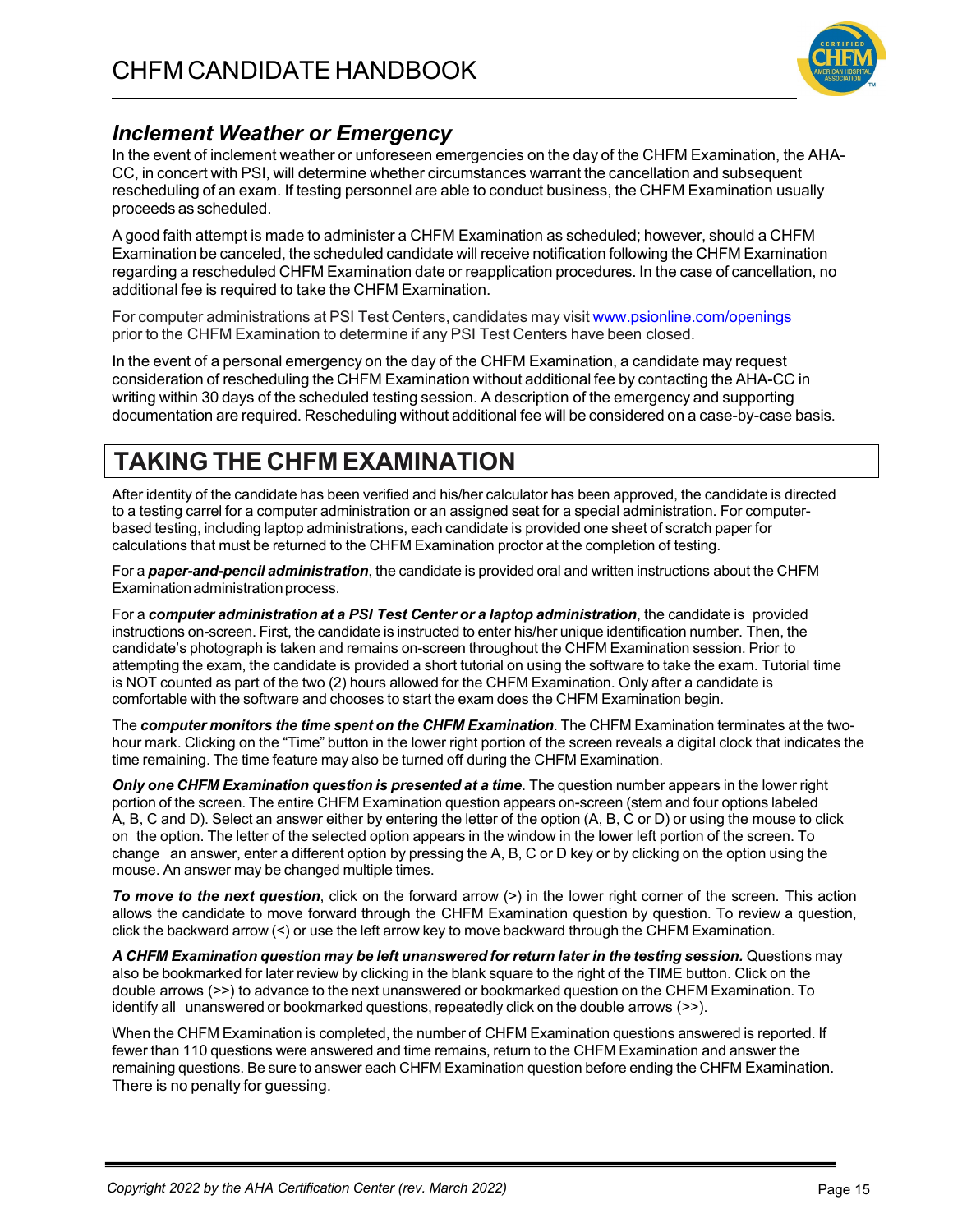

*Candidates may provide comments about a test item*. Comments will be reviewed, but individual responses will not be provided.

- For a *computer administration*, online comments may be provided for any question by clicking on the Comment button to the left of the TIME button. This opens a dialogue box where comments may be entered.
- For a *paper-and-pencil administration*, comments may be provided on the answer sheet on the day of the CHFM Examination.

# *Rules for CHFM Examination*

All CHFM Examination candidates must comply with the following rules during the CHFM Examination administration:

- 1. No personal items (including watches, hats, and coats), valuables or weapons should be brought into the testing room. Only keys, wallets, and items required for medical needs are permitted. Books, computers, or other reference materials are strictly prohibited. If personal items are observed in the testing room after the examination is started, the exam administration will be forfeited. PSI is not responsible for items left in the reception area.
- 2. Pencils will be provided during check-in. No personal writing instruments are allowed in the testing room.
- 3. CHFM Examinations are proprietary. CHFM Examination questions may not be recorded or shared with any individual in any manner. No cameras, notes, tape recorders, pagers, cellular/smart phones, or other recording devices are allowed in the testing room. Possession of a cellular/smart phone or other electronic devices is strictly prohibited and will result in dismissal from the CHFM Examination.
- 4. Eating, drinking, and smoking are not permitted in the testing room.
- 5. No documents or notes of any kind may be removed from the testing room. Each CHFM candidate will be provided one sheet of scratch paper that must be returned to the CHFM Examination proctor at the completion of testing.
- 6. No questions concerning the content of the CHFM Examination may be asked of anyone during the CHFMExamination.
- 7. Permission from the CHFM Examination proctor is required to leave the testing room during the exam. No additional time is granted to compensate for time lost.
- 8. No guests, visitors, or family members are allowed in the testing room or reception areas.

Candidates observed engaging in any of the following conduct during the CHFM Examination may be dismissed from the CHFM Examination session, their score on the CHFM Examination voided and the CHFM Examination fees forfeited. Evidence of misconduct is reviewed by the Appeal Board of the AHA-CC to determine whether the CHFM candidate will be allowed to reapply for CHFM Examination. If re-examination is granted, a complete CHFM Examination application and full CHFM Examination fee are required.

- Gaining unauthorized admission to the CHFM Examination
- Creating a disturbance, being abusive or otherwise uncooperative
- Displaying and/or using electronic communications equipment including but not limited to pagers, cellular/smart phones, etc.
- Talking or participating in conversation with other CHFM Examination candidates
- Giving or receiving help or being suspected of doing so
- Leaving the PSI Test Center or testing room during the CHFM Examination
- Attempting to record CHFM Examination questions in any manner or making notes
- Attempting to take the CHFM Examination for someone else
- Having possession of personal belongings
- Using notes, books, or other aids without it being noted on the roster
- Attempting to remove CHFM Examination materials or notes from the PSI Test Center or the testing room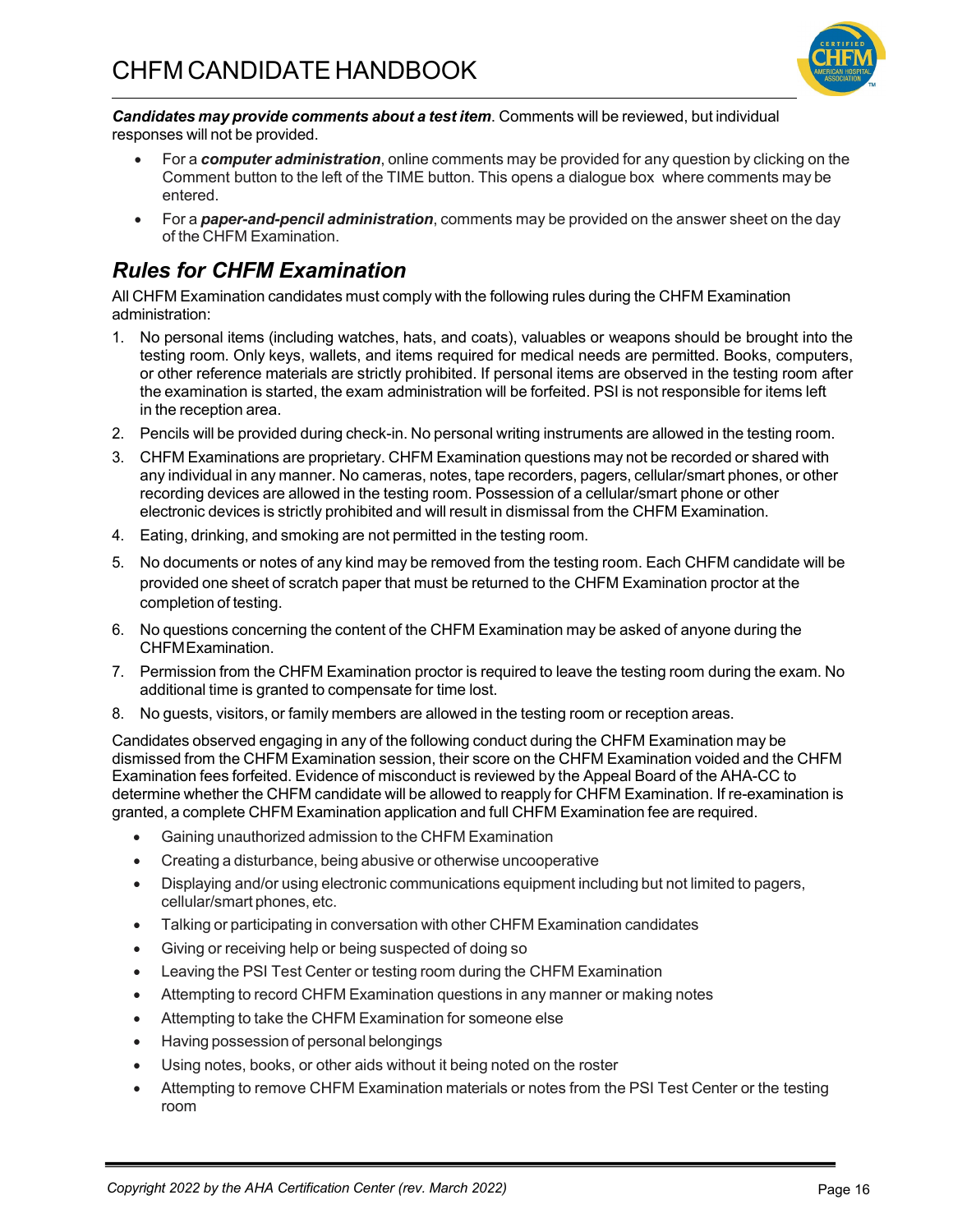

### *Copyrighted CHFM Examination Questions*

All CHFM Examination questions are the copyrighted property of the AHA-CC. It is forbidden under federal copyright law to copy, reproduce, record, distribute or display these CHFM Examination questions by any means, in whole or in part. Doing so may result in severe civil and criminal penalties.

# **FOLLOWINGTHE CHFM EXAMINATION**

### *CHFM Examination Score Reports*

Score reports are issued by PSI, on behalf of the AHA-CC. Scores are reported in written form only, in person or by U.S. mail. Scores are not reported over the telephone, by electronic mail or by facsimile.

- A candidate who takes the CHFM Examination in *paper-and-pencil format* receives his/her score report from PSI by mail generally five (5) weeks after the CHFM Examination.
- A candidate who takes the CHFM Examination *on a computer at a PSI Test Center or on laptop* receives his/her score report on-screen and via email.

The score report indicates a "Pass" or "Fail", which is determined by the raw score on the CHFM Examination. The score report also includes raw scores for each of the major categories of the CHFM Examination Content Outline. A raw score is the number of questions answered correctly. Responses to individual CHFM Examination questions will not be disclosed to the candidate. Even though the CHFM Examination consists of 110 questions, the score is based on 100 questions. Ten (10) questions are "pretest" questions and do not impact the candidate's score.

Recognition of certification and information about certification renewal are issued from the AHA-CC generally within four (4) to six (6) weeks of successfully completing the CHFM Examination. This package is mailed to the address provided on the CHFM Examination Application.

### *How the CHFM Examination passing score is set*

The methodology used to set the initial minimum passing score is the Angoff method in which expert judges estimate the passing probability of each question on the CHFM Examination. These ratings are averaged to determine the preliminary minimum passing score (i.e., the number of correctly answered questions required to pass the CHFM Examination). This method takes into account the difficulty of the CHFM Examination. The preliminary minimum passing score is validated by the performance of candidates. The passing standard is applied consistently across all candidates who take the same form of the CHFM Examination.

When new forms of the CHFM Examination are introduced, a certain number of CHFM Examination questions in the various content areas are replaced by new CHFM Examination questions. These changes may cause one form of the CHFM Examination to be slightly easier or harder than another form. To adjust for these differences in difficulty, a procedure called "equating" is used. For equated examinations that have different passing scores, the equating process helps ensure that the levels of examinee knowledge are equivalent on the various CHFM Examinationforms.

# *Passing the CHFM Examination*

An eligible candidate who passes the CHFM Examination is awarded the Certified Healthcare Facility Manager (CHFM) credential. Generally four (4) to six (6) weeks after the candidate passes the CHFM Examination, the AHA-CC mails to the candidate a certificate of recognition, a pin and information about certification renewal requirements. The name on the certificate and the address to which the package is mailed is based on information in the candidate's membership record. It is the candidate's responsibility to keep current this information.

The AHA-CC, in concert with the professional membership group, reserves the right to recognize publicly any candidate who has successfully completed the CHFM Examination. Recognition is awarded so as not to embarrass any candidate who is not successful in achieving certification.

Name, address, telephone number and email address of a candidate who passes the CHFM Examination will be shared with the professional membership group. *Scores are never reported*. If you do NOT wish to have your personal information shared, please opt out by contacting the AHA-CC in writing via email at [certification@aha.org.](mailto:certification@aha.org)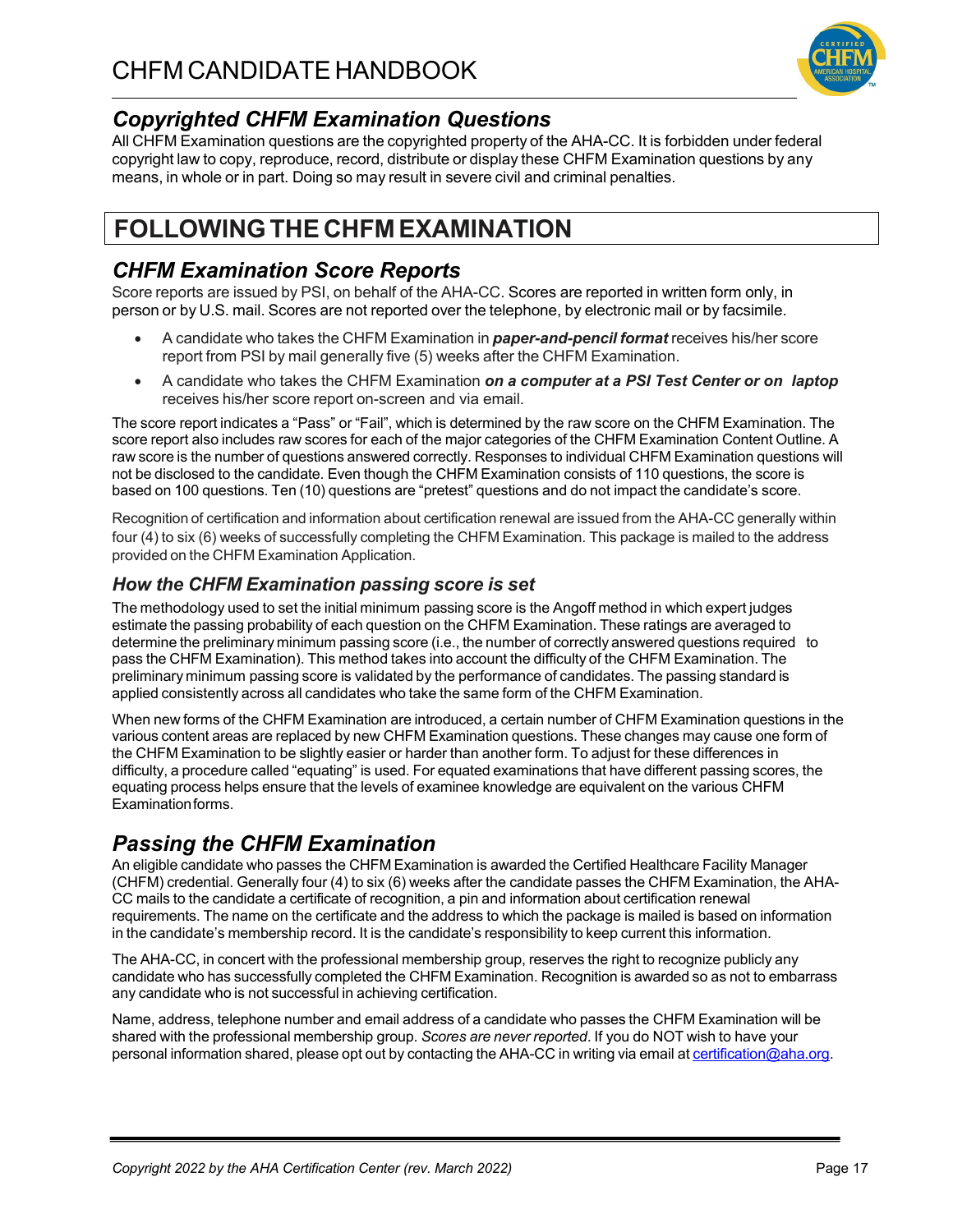

# *Failing the CHFM Examination*

If a candidate does not pass the CHFM Examination and wishes to retake the exam, a new application is required. Candidates may apply by using the online application and scheduling feature.

Every retake requires submitting a CHFM Examination application and the *full* CHFM Examination exam fee. There is no limit to the number of times an individual may take the CHFM Examination.

# *CHFM Examination Scores Cancelled by the AHA-CC*

The AHA-CC and PSI are responsible for maintaining the integrity of the scores reported. On occasion, occurrences such as computer malfunction or misconduct by a candidate may cause a score to be suspect. The AHA-CC is committed to rectifying such discrepancies as expeditiously as possible. The AHA-CC may void CHFM Examination results if, upon investigation, violation of CHFM Examination regulations is discovered.

# *CHFM Examination Score Confidentiality*

Information about a candidate for testing or renewal of certification and CHFM Examination results is considered confidential; however, the AHA-CC reserves the right to use information supplied by or on behalf of a candidate in the conduct of research. Studies and reports concerning candidates contain no information identifiable with any candidate, unless authorized by the candidate.

Demographic information about a candidate is shared only when beneficial to the candidate. Scores are never reported to anyone other than the candidate, unless the candidate directs such a request in writing.

# *Administrative Matters*

### *Duplicate CHFM Examination score report*

Duplicate score reports can be obtained via request t[o info@psionline.com.](mailto:info@psionline.com)

#### *Name and address change*

Certificants are responsible for keeping current all contact information. The AHA-CC is not responsible for communication not received due to incorrect contact information. To update any contact information, please contact ASHE at 312-422-3800 or the AHA Support Center at [certification@aha.org](mailto:certification@aha.org) or 312-422-3702.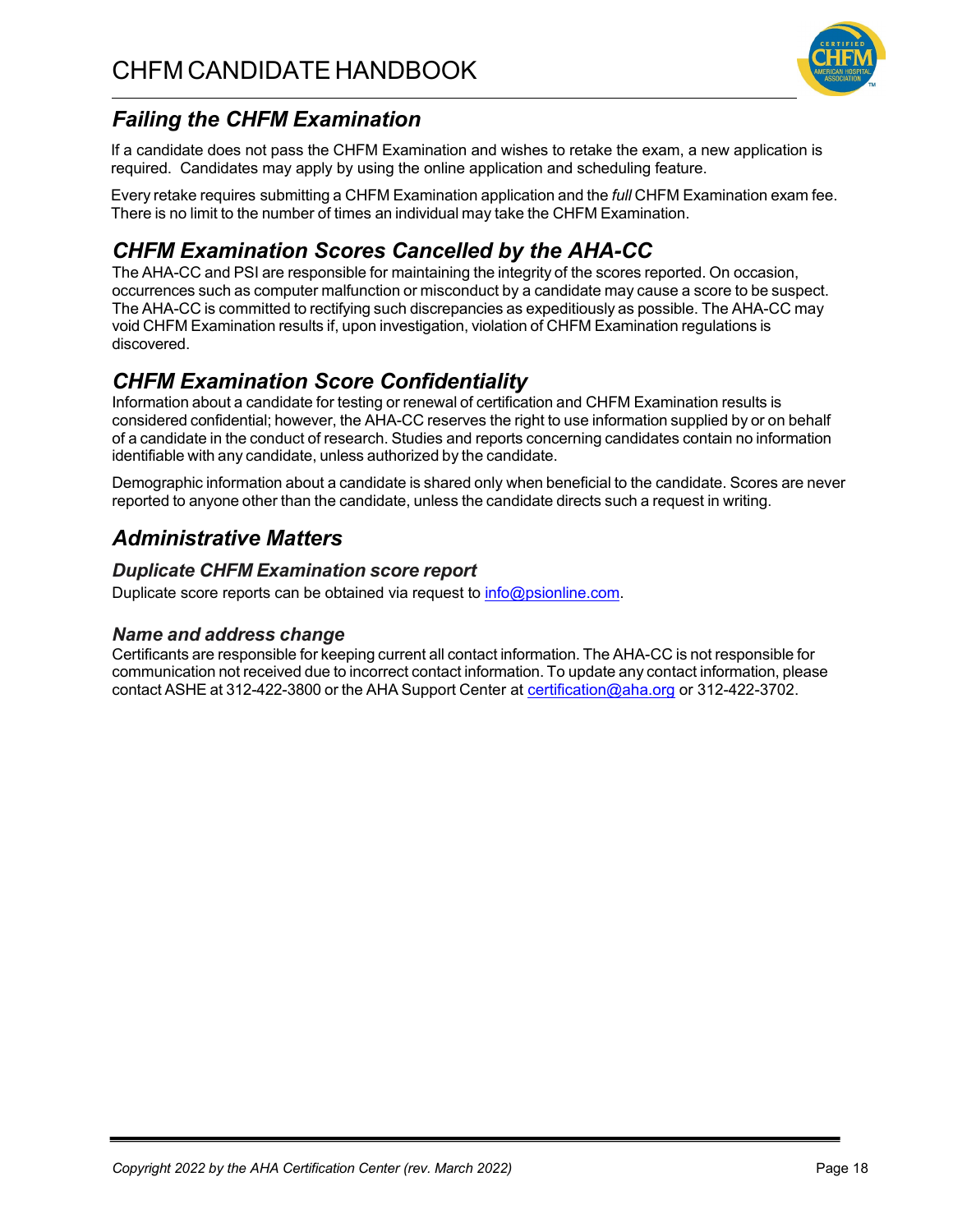

# **RENEWAL OF CHFM CERTIFICATION**

Achieving certification is an indication of mastery of a well-defined body of knowledge at a point in time. Periodic renewal of the certification is required to maintain certified status and to demonstrate ongoing commitment to remain current in the field. Initial certification or renewal of CHFM certification is valid for three (3) years.

Eligible candidates who successfully complete the CHFM Examination are provided information about certification renewal requirements in a certification package sent by the AHA-CC. *The CHFM Certification Renewal* Application must be submitted to the AHA-CC up to one (1) year prior to the expiration date. For an *additional nonrefundable fee of \$50, certification renewals may be submitted up to 30 days past the expirationdate.*

The AHA-CC Emails notices to certificants of their pending certification expiration. Certificants are responsible for keeping their contact information accurate. The AHA-CC is not responsible for communications not received due to incorrect contact information in a certificant's record.

The current CHFM Certification Renewal Application and renewal fees are posted at [www.aha.org/certification.](http://www.aha.org/certification.)

A certificant may renew the CHFM credential through one (1) of the following two 2) ways:

- **Successful re-examination.** To renew this way, successfully pass the CHFM certification exam no more than one (1) year prior to expiration of your certification (subject to usual fees and provisions for testing). *An additional Certification Renewal Application fee is not required if a candidate selects this way to renew the CHFM designation.*
- **Completion of 45 contact hours of eligible continuing professional education** over the three (3)-year period and payment of the renewal fee. To renew this way, you must submit a complete CHFM Certification Renewal Application with the appropriate fee and report all eligible continuing professional education activities that you completed during your renewal period. Eligible activities include attending or teaching academic courses, completing online course, attending professional organization conferences and completingAHA-CC Self-Assessment Examinations, among other activities. Some activities have limitation on maximum allowable hours. Refer to the current Certification Renewal Application for a description of eligible activities and other provisions for renewing your certification.

Certification Renewal Application processing is generally about two (2) weeks from receipt of application. Certificants who meet the renewal requirements receive in the mail (at the address in their membership record) a new certificate of recognition. Certificants are afforded an opportunity to remove deficiencies. Certificants are responsible for keeping current contact information in their membership record.

# *Failing to Renew CHFM Certification*

A certificant who fails to renew his/her certification will receive written notification that he/she is no longer considered certified and may not use the CHFM credential in professional communications including but not limited to letterhead, stationery, business cards, directory listings and signatures. To regain certification, the individual must retake and pass the CHFM Examination (subject to the usual fees and provisions for testing).

# **APPEALS**

A candidate who believes he/she was unjustly denied eligibility for CHFM Examination, who challenges results of a CHFM Examination or who believes he/she was unjustly denied renewal of certification may request reconsideration of the decision by submitting a written appeal to the AHA Certification Center, 155 N. Wacker Drive, Suite 400, Chicago, IL 60606. The candidate for certification or renewal of certification must provide evidence satisfactory to the Appeal Board that a severe disadvantage was afforded the candidate during processing of an application for examination or renewal of certification or prior to or during administration of a CHFM Examination. The appeal must be made within 45 days of receipt of a score report or any other official correspondence related to certification or renewal of certification from the AHA-CC or its agents. The written appeal must also indicate the specific relief requested. The appealing candidate is required to submit a \$100 fee (payable to the AHA-CC) with the written appeal. The fee will be refunded to the candidate if deemed justified through action of the Appeal Board. For additional regulations related to the appeal process, contact the AHA-CC.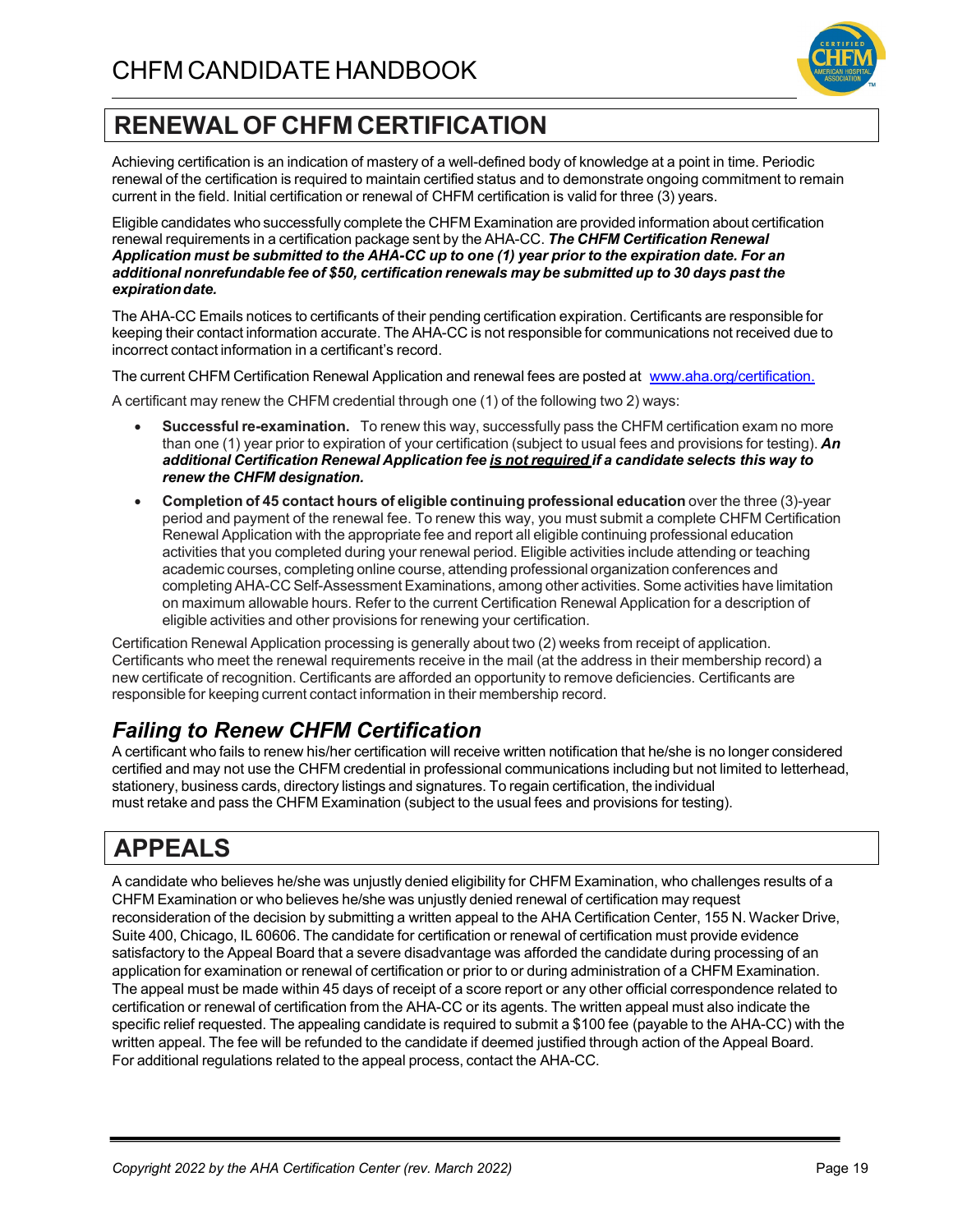

## *Checklist for becoming certified*

- Meet the CHFM Certification Examination Eligibility Requirements.
- Prepare for the CHFM Certification Examination.
- Read the CHFM Candidate Handbook fully. Use the CHFM Examination Content Outline to focus studyefforts.
- Apply for the CHFM Examination online at [www.aha.org/certification](http://www.aha.org/certification) and click on "CHFM."
- Appear on time for the CHFM Examination on the date and at the time and location selected. Bring the Authorization to Test notice provided by AHA and identification as described in the CHFM Candidate Handbook.